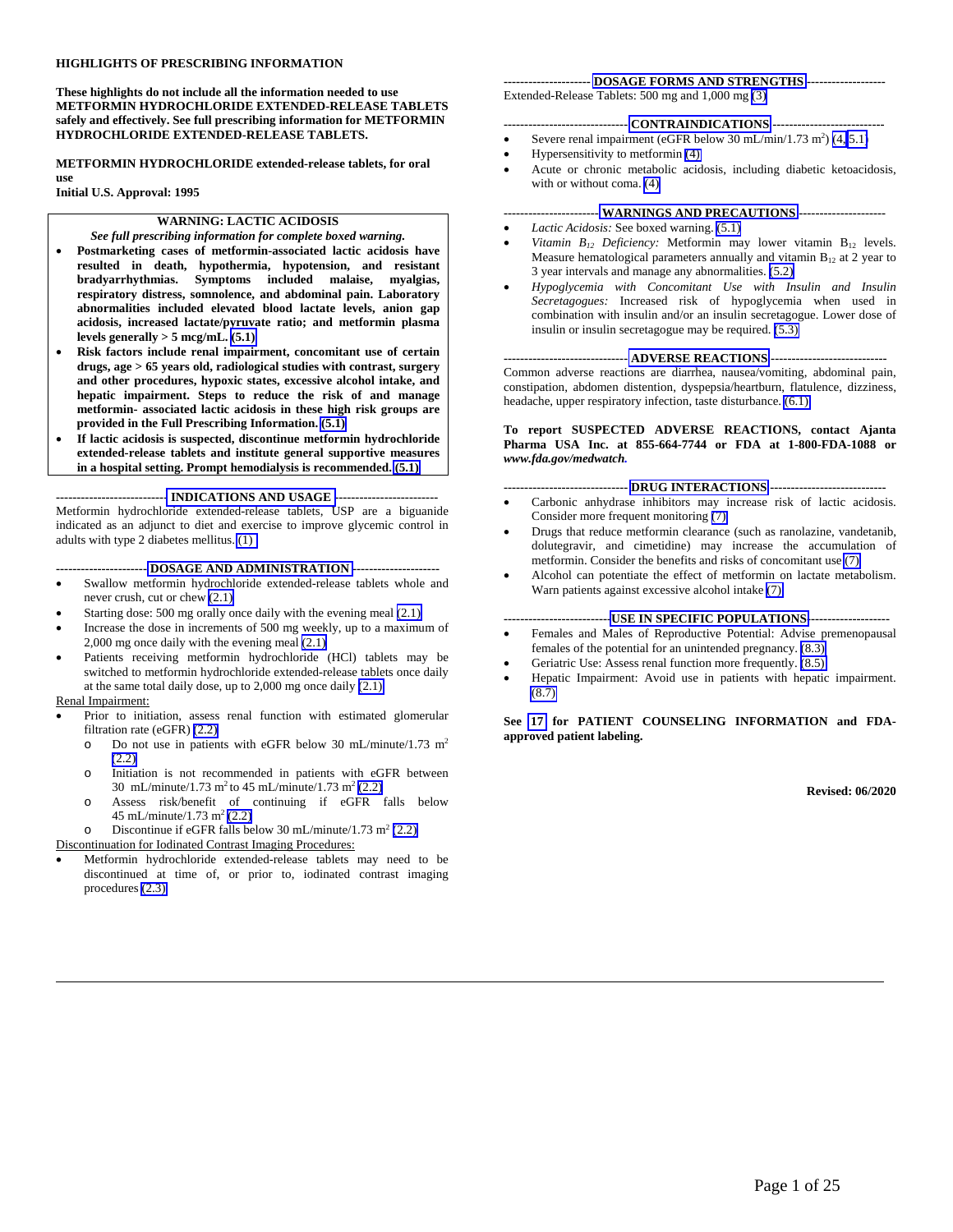#### **[FULL PRESCRIBING INFORMATION:](#page-2-0) CONTENTS**\* **[WARNING: LACTIC ACIDOSIS](#page-2-0)**

#### **1 [INDICATIONS AND USAGE](#page-2-0)**

- **2 [DOSAGE AND ADMINISTRATION](#page-2-0)**<br>2.1 **Adult Dosage and Administration** 
	-
	- 2.1 [Adult Dosage and Administration](#page-2-0)<br>2.2 Recommendations for Use in Rena [Recommendations for Use in Renal Impairment](#page-3-0)
	- 2.3 [Discontinuation for Iodinated Contrast Imaging Procedures](#page-3-0)
- **3 [DOSAGE FORMS AND STRENGTHS](#page-3-0)**

#### **4 [CONTRAINDICATIONS](#page-3-0)**

- **5 [WARNINGS AND PRECAUTIONS](#page-4-0)**
	- 5.1 [Lactic Acidosis](#page-4-0)<br>5.2 Vitamin  $B_{12}$  De
	- Vitamin B<sub>12</sub> Deficiency
	- 5.3 [Hypoglycemia with Concomitant Use with Insulin and Insulin](#page-6-0)  Secretagogues
	- 5.4 [Macrovascular Outcomes](#page-6-0)

#### **6 [ADVERSE REACTIONS](#page-6-0)**

- 6.1 [Clinical Studies Experience](#page-6-0)
- 6.2 [Postmarketing Experience](#page-7-0)

# **7 [DRUG INTERACTIONS](#page-7-0)**

- **8 [USE IN SPECIFIC POPULATIONS](#page-8-0)**
	- 8.1 [Pregnancy](#page-8-0)
	- 8.2 [Lactation](#page-9-0)
	- 8.3 [Females and Males of Reproductive Potential](#page-10-0)
	- 8.4 [Pediatric Use](#page-10-0)
	- 8.5 [Geriatric Use](#page-10-0)
	- 8.6 [Renal Impairment](#page-10-0)
	- 8.7 [Hepatic Impairment](#page-10-0)
- **10 [OVERDOSAGE](#page-11-0)**
- **11 [DESCRIPTION](#page-11-0)**
- **12 [CLINICAL PHARMACOLOGY](#page-11-0)**
	- 12.1 [Mechanism of Action](#page-11-0)
	- [12.3 Pharmacokinetics](#page-11-0)
- **13 [NONCLINICAL TOXICOLOGY](#page-16-0)**
- 13.1 [Carcinogenesis, Mutagenesis, Impairment of Fertility](#page-16-0) **14 [CLINICAL STUDIES](#page-16-0)**
- **16 [HOW SUPPLIED/STORAGE AND HANDLING](#page-18-0)**
- 16.1 [How Supplied](#page-18-0) [16.2 Storage](#page-18-0)
- **17 [PATIENT COUNSELING INFORMATION](#page-19-0)**

\*Sections or subsections omitted from the full prescribing information are not listed.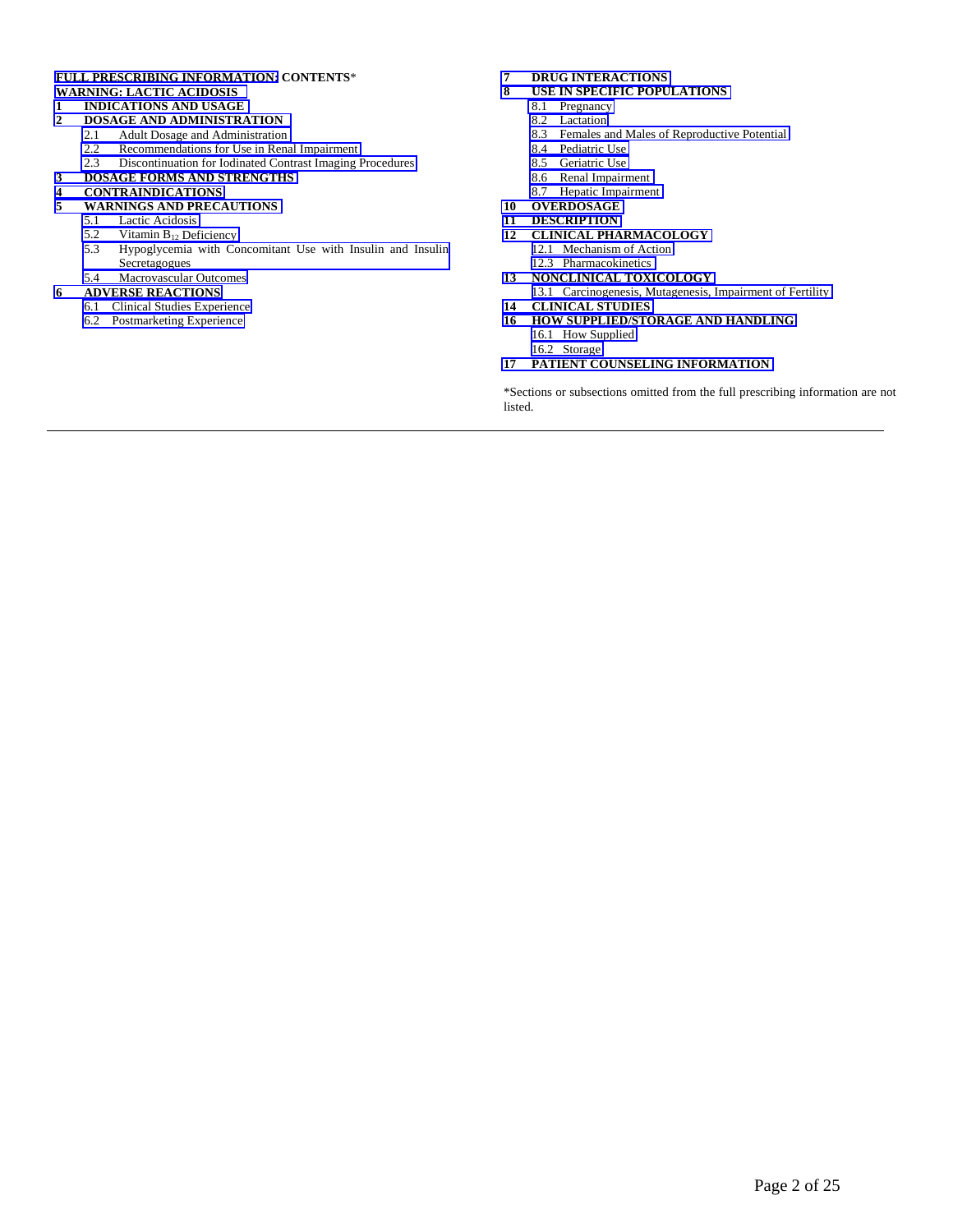## <span id="page-2-0"></span>**FULL PRESCRIBING INFORMATION**

## **WARNING: LACTIC ACIDOSIS**

**Postmarketing cases of metformin-associated lactic acidosis have resulted in death, hypothermia, hypotension, and resistant bradyarrhythmias. The onset of metforminassociated lactic acidosis is often subtle, accompanied only by nonspecific symptoms such as malaise, myalgias, respiratory distress, somnolence, and abdominal pain. Metforminassociated lactic acidosis was characterized by elevated blood lactate levels (> 5 mmol/Liter), anion gap acidosis (without evidence of ketonuria or ketonemia), an increased lactate/pyruvate ratio; and metformin plasma levels generally > 5 mcg/mL [***see Warnings and Precautions [\(5.1\)](#page-4-0)***].**

**Risk factors for metformin-associated lactic acidosis include renal impairment, concomitant use of certain drugs (e.g. carbonic anhydrase inhibitors such as topiramate), age 65 years old or greater, having a radiological study with contrast, surgery and other procedures, hypoxic states (e.g., acute congestive heart failure), excessive alcohol intake, and hepatic impairment.**

**Steps to reduce the risk of and manage metformin-associated lactic acidosis in these high risk groups are provided [***see Dosage and Administration [\(2.2\),](#page-3-0) Contraindications [\(4\),](#page-3-0)  Warnings and Precautions [\(5.1\)](#page-4-0)***].**

**If metformin-associated lactic acidosis is suspected, immediately discontinue metformin hydrochloride extended-release tablets and institute general supportive measures in a hospital setting. Prompt hemodialysis is recommended [***see Warnings and Precautions [\(5.1\)](#page-4-0)***].**

### **1 INDICATIONS AND USAGE**

Metformin hydrochloride extended-release tablets, USP are indicated as an adjunct to diet and exercise to improve glycemic control in adults with type 2 diabetes mellitus.

### **2 DOSAGE AND ADMINISTRATION**

#### **2.1 Adult Dosage and Administration**

- Swallow metformin hydrochloride extended-release tablets whole and never crush, cut or chew.
- The recommended starting dose of metformin hydrochloride extended-release tablets is 500 mg orally once daily with the evening meal.
- Increase the dose in increments of 500 mg weekly on the basis of glycemic control and tolerability, up to a maximum of 2,000 mg once daily with the evening meal.
- If glycemic control is not achieved with metformin hydrochloride extended-release tablets 2,000 mg once daily, consider a trial of metformin hydrochloride extended-release tablets 1,000 mg twice daily.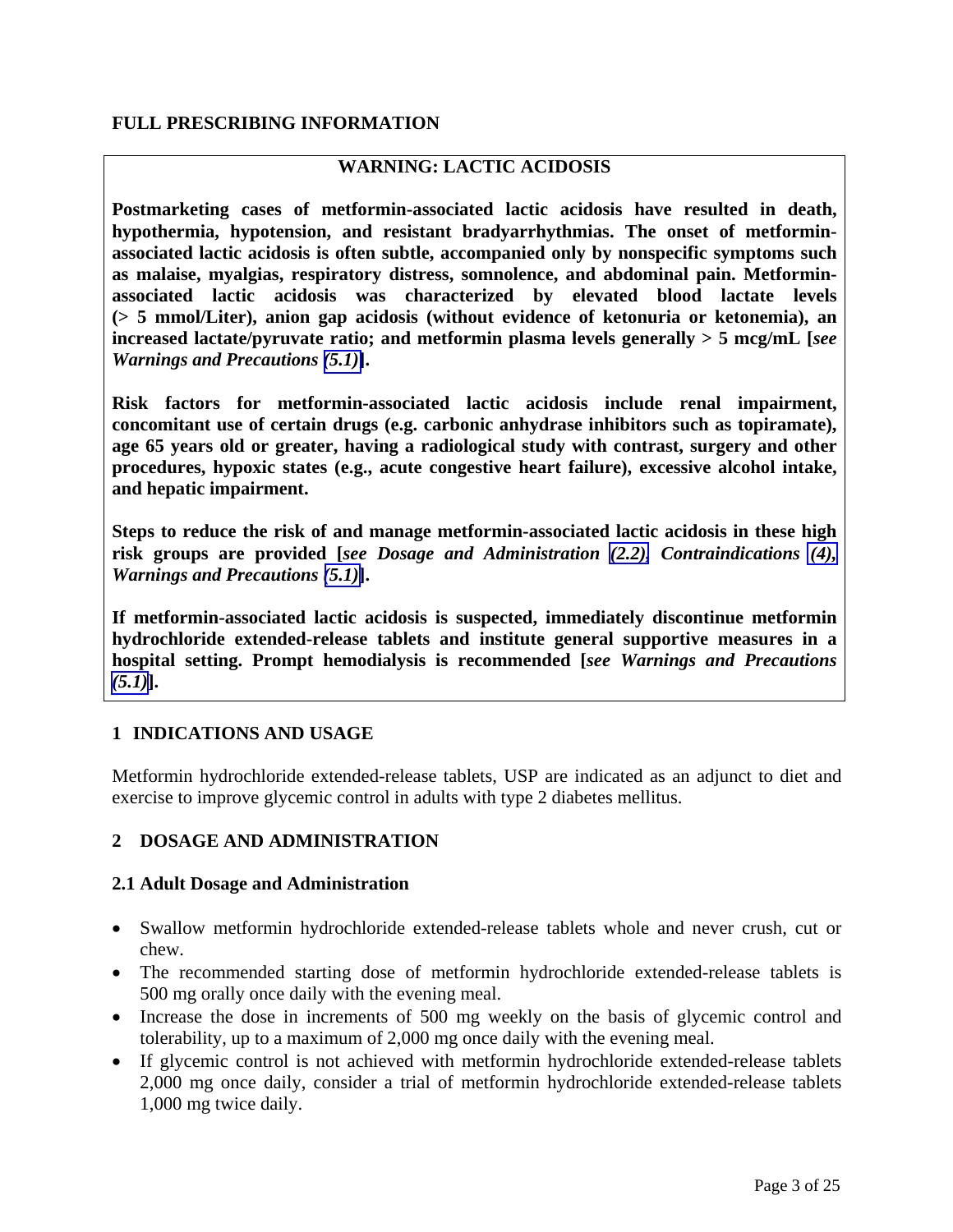<span id="page-3-0"></span>• Patients receiving metformin hydrochloride (HCl) may be switched to metformin hydrochloride extended-release tablets once daily at the same total daily dose, up to 2,000 mg once daily.

## **2.2 Recommendations for Use in Renal Impairment**

- Assess renal function prior to initiation of metformin hydrochloride extended-release tablets and periodically thereafter.
- Metformin hydrochloride extended-release tablets are contraindicated in patients with an estimated glomerular filtration rate (eGFR) below 30 mL/minute/1.73 m<sup>2</sup>.
- Initiation of metformin hydrochloride extended-release tablets in patients with an eGFR between 30 mL/minute/1.73 m<sup>2</sup> to 45 mL/minute/1.73 m<sup>2</sup> is not recommended.
- In patients taking metformin hydrochloride extended-release tablets whose eGFR later falls below 45 mL/min/1.73 m<sup>2</sup>, assess the benefit risk of continuing therapy.
- Discontinue metformin hydrochloride extended-release tablets if the patient's eGFR later falls below 30 mL/minute/1.73 m<sup>2</sup> [*see Contraindications [\(4\)](#page-3-0) and Warnings and Precautions [\(5.1\)](#page-4-0)*].

## **2.3 Discontinuation for Iodinated Contrast Imaging Procedures**

Discontinue metformin hydrochloride extended-release tablets at the time of, or prior to, an iodinated contrast imaging procedure in patients with an eGFR between 30 mL/min/1.73 m<sup>2</sup> and 60 mL/min/1.73 m<sup>2</sup>; in patients with a history of liver disease, alcoholism, or heart failure; or in patients who will be administered intra-arterial iodinated contrast. Re-evaluate eGFR 48 hours after the imaging procedure; restart metformin hydrochloride extended-release tablets if renal function is stable.

## **3 DOSAGE FORMS AND STRENGTHS**

Metformin hydrochloride extended-release tablets, USP is available as:

- *Extended-release tablets*: 500 mg white to off-white colored, oval shaped, beveled edged, biconvex, unscored coated tablets imprinted with "ME1" in black ink on one side and plain on the other side.
- *Extended-release tablets*: 1,000 mg white to off-white colored, oval shaped, biconvex, unscored coated tablets imprinted with "ME2" in black ink on one side and plain on the other side.

## **4 CONTRAINDICATIONS**

Metformin hydrochloride extended-release tablets are contraindicated in patients with:

• Severe renal impairment (eGFR below 30 mL/min/1.73 m<sup>2</sup>) [see Warnings and Precautions *[\(5.1\)](#page-4-0)*].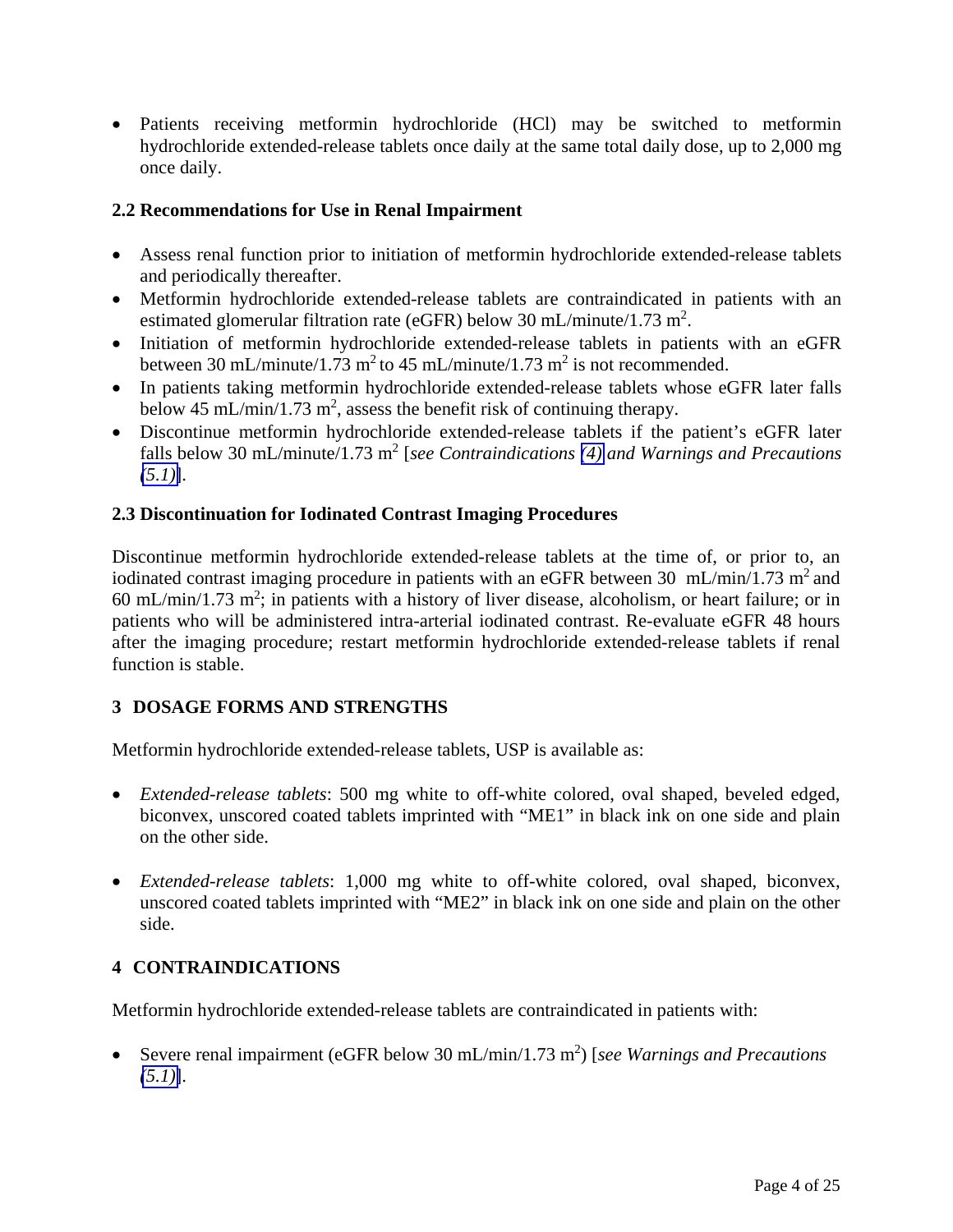- <span id="page-4-1"></span><span id="page-4-0"></span>• Hypersensitivity to metformin.
- Acute or chronic metabolic acidosis, including diabetic ketoacidosis, with or without coma.

## **5 WARNINGS AND PRECAUTIONS**

## **5.1 Lactic Acidosis**

There have been postmarketing cases of metformin-associated lactic acidosis, including fatal cases. These cases had a subtle onset and were accompanied by nonspecific symptoms such as malaise, myalgias, abdominal pain, respiratory distress, or increased somnolence; however, hypotension and resistant bradyarrhythmias have occurred with severe acidosis. Metforminassociated lactic acidosis was characterized by elevated blood lactate concentrations (> 5 mmol/L), anion gap acidosis (without evidence of ketonuria or ketonemia), and an increased lactate: pyruvate ratio; metformin plasma levels were generally  $> 5$  mcg/mL. Metformin decreases liver uptake of lactate increasing lactate blood levels which may increase the risk of lactic acidosis, especially in patients at risk.

If metformin-associated lactic acidosis is suspected, general supportive measures should be instituted promptly in a hospital setting, along with immediate discontinuation of metformin hydrochloride extended-release tablets. In metformin hydrochloride extended-release tablets treated patients with a diagnosis or strong suspicion of lactic acidosis, prompt hemodialysis is recommended to correct the acidosis and remove accumulated metformin (metformin hydrochloride is dialyzable with a clearance of up to 170 mL/min under good hemodynamic conditions). Hemodialysis has often resulted in reversal of symptoms and recovery.

Educate patients and their families about the symptoms of lactic acidosis and, if these symptoms occur, instruct them to discontinue metformin hydrochloride extended-release tablets and report these symptoms to their healthcare provider.

For each of the known and possible risk factors for metformin-associated lactic acidosis, recommendations to reduce the risk of and manage metformin-associated lactic acidosis are provided below:

• *Renal impairment*—The postmarketing metformin-associated lactic acidosis cases primarily occurred in patients with significant renal impairment.

The risk of metformin accumulation and metformin-associated lactic acidosis increases with the severity of renal impairment because metformin is substantially excreted by the kidney. Clinical recommendations based upon the patient's renal function include [*see Dosage and Administration [\(2.2\)](#page-3-0), Clinical Pharmacology [\(12.3\)](#page-12-0)*]:

- o Before initiating metformin hydrochloride extended-release tablets, obtain an estimated glomerular filtration rate (eGFR).
- o Metformin hydrochloride extended-release tablets are contraindicated in patients with an eGFR less than 30 mL/min/1.73 m2 [see *Contraindications [\(4\)](#page-3-0)*].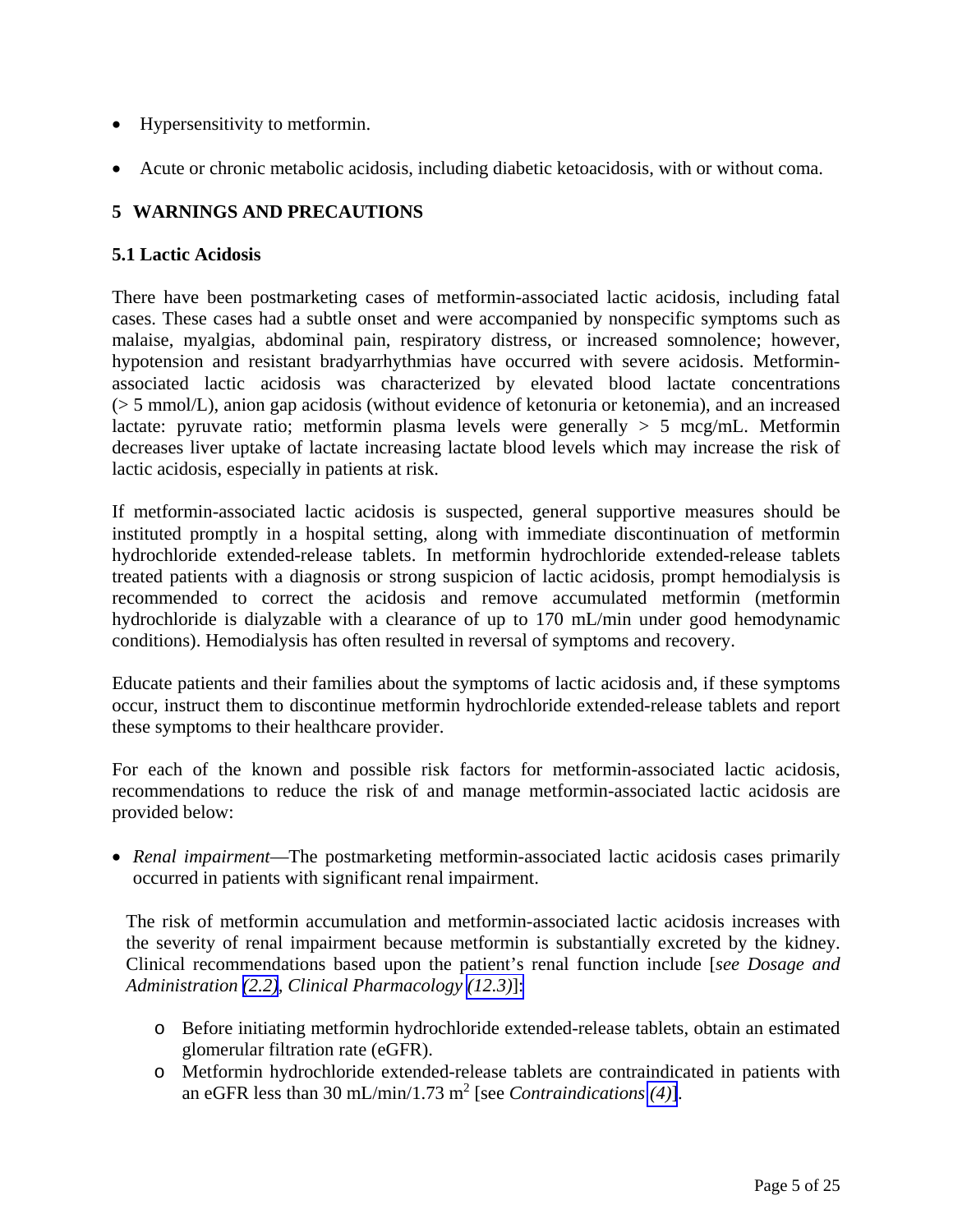- o Initiation of metformin hydrochloride extended-release tablets are not recommended in patients with eGFR between 30 mL/min/1.73 m<sup>2</sup> to 45 mL/min/1.73 m<sup>2</sup>.
- o Obtain an eGFR at least annually in all patients taking metformin hydrochloride extended-release tablets. In patients at risk for the development of renal impairment (e.g., the elderly), renal function should be assessed more frequently.
- o In patients taking metformin hydrochloride extended-release tablets whose eGFR falls below 45 mL/min/1.73 m<sup>2</sup>, assess the benefit and risk of continuing therapy.
- *Drug interactions* The concomitant use of metformin hydrochloride extended-release tablets with specific drugs may increase the risk of metformin-associated lactic acidosis: those that impair renal function, result in significant hemodynamic change, interfere with acid-base balance, or increase metformin accumulation *[see Drug Interactions [\(7\)\]](#page-7-0)*. Consider more frequent monitoring of patients.
- *Age 65 or greater* The risk of metformin-associated lactic acidosis increases with the patient's age because elderly patients have a greater likelihood of having hepatic, renal, or cardiac impairment than younger patients. Assess renal function more frequently in elderly patients.
- *Radiologic studies with contrast* Administration of intravascular iodinated contrast agents in metformin-treated patients has led to an acute decrease in renal function and the occurrence of lactic acidosis. Stop metformin hydrochloride extended-release tablets at the time of, or prior to, an iodinated contrast imaging procedure in patients with an eGFR between 30 mL/min/1.73 m<sup>2</sup> and 60 mL/min/1.73 m<sup>2</sup>; in patients with a history of hepatic impairment, alcoholism or heart failure; or in patients who will be administered intra-arterial iodinated contrast. Re-evaluate eGFR 48 hours after the imaging procedure, and restart metformin hydrochloride extended-release tablets if renal function is stable.
- *Surgery and other procedures* Withholding of food and fluids during surgical or other procedures may increase the risk for volume depletion, hypotension, and renal impairment. Metformin hydrochloride extended-release tablets should be temporarily discontinued while patients have restricted food and fluid intake.
- *Hypoxic states* Several of the postmarketing cases of metformin-associated lactic acidosis occurred in the setting of acute congestive heart failure (particularly when accompanied by hypoperfusion and hypoxemia). Cardiovascular collapse (shock), acute myocardial infarction, sepsis, and other conditions associated with hypoxemia have been associated with lactic acidosis and may cause prerenal azotemia. When such an event occurs, discontinue metformin hydrochloride extended-release tablets.
- *Excessive alcohol intake*  Alcohol potentiates the effect of metformin on lactate metabolism. Patients should be warned against excessive alcohol intake while receiving metformin hydrochloride extended-release tablets.
- *Hepatic impairment*  Patients with hepatic impairment have developed cases of metforminassociated lactic acidosis. This may be due to impaired lactate clearance resulting in higher lactate blood levels. Therefore, avoid use of metformin hydrochloride extended-release tablets in patients with clinical or laboratory evidence of hepatic disease.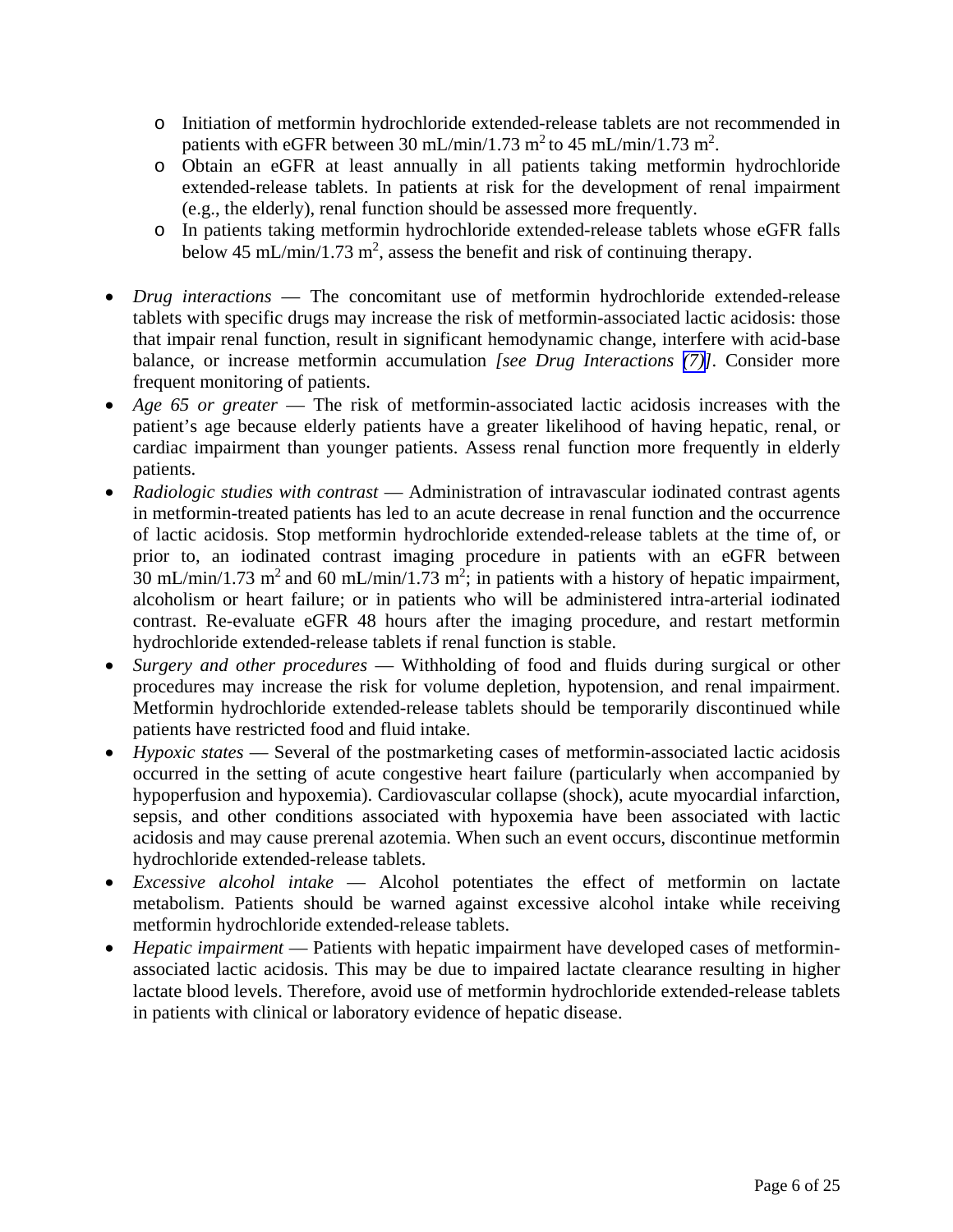## <span id="page-6-0"></span>**5.2 Vitamin B12 Deficiency**

In clinical trials of 29-week duration with metformin HCl tablets, a decrease to subnormal levels of previously normal serum vitamin B12 levels was observed in approximately 7% of patients. Such decrease, possibly due to interference with  $B_{12}$  absorption from the  $B_{12}$ -intrinsic factor complex, may be associated with anemia but appears to be rapidly reversible with discontinuation of metformin or vitamin B12 supplementation. Certain individuals (those with inadequate vitamin B12 or calcium intake or absorption) appear to be predisposed to developing subnormal vitamin B12 levels. Measure hematologic parameters on an annual basis and vitamin B<sub>12</sub> at 2 year to 3 year intervals in patients on metformin hydrochloride extended-release tablets and manage any abnormalities [*see Adverse Reactions [\(6.1\)](#page-6-0)*].

## **5.3 Hypoglycemia with Concomitant Use with Insulin and Insulin Secretagogues**

Insulin and insulin secretagogues (e.g., sulfonylurea) are known to cause hypoglycemia. Metformin hydrochloride extended-release tablets may increase the risk of hypoglycemia when combined with insulin and/or an insulin secretagogue. Therefore, a lower dose of insulin or insulin secretagogue may be required to minimize the risk of hypoglycemia when used in combination with metformin hydrochloride extended-release tablets [*see Drug Interactions [\(7\)](#page-7-0)*].

## **5.4 Macrovascular Outcomes**

There have been no clinical studies establishing conclusive evidence of macrovascular risk reduction with metformin hydrochloride extended-release tablets.

## **6 ADVERSE REACTIONS**

The following adverse reactions are also discussed elsewhere in the labeling:

- Lactic Acidosis [*see Boxed Warning and Warnings and Precautions [\(5.1\)](#page-4-0)*]
- Vitamin B12 Deficiency [*see Warnings and Precautions [\(5.2\)](#page-6-0)*]
- Hypoglycemia [*see Warnings and Precautions [\(5.3\)](#page-6-0)*]

## **6.1 Clinical Studies Experience**

Because clinical trials are conducted under widely varying conditions, adverse reaction rates observed in the clinical trials of a drug cannot be directly compared to rates in the clinical trials of another drug and may not reflect the rates observed in practice.

In placebo-controlled trials, 781 patients were administered metformin hydrochloride extendedrelease tablets. Adverse reactions reported in greater than 5% of the patients treated with metformin hydrochloride extended-release tablets and that were more common than in placebotreated patients are listed in [Table 1.](#page-7-1)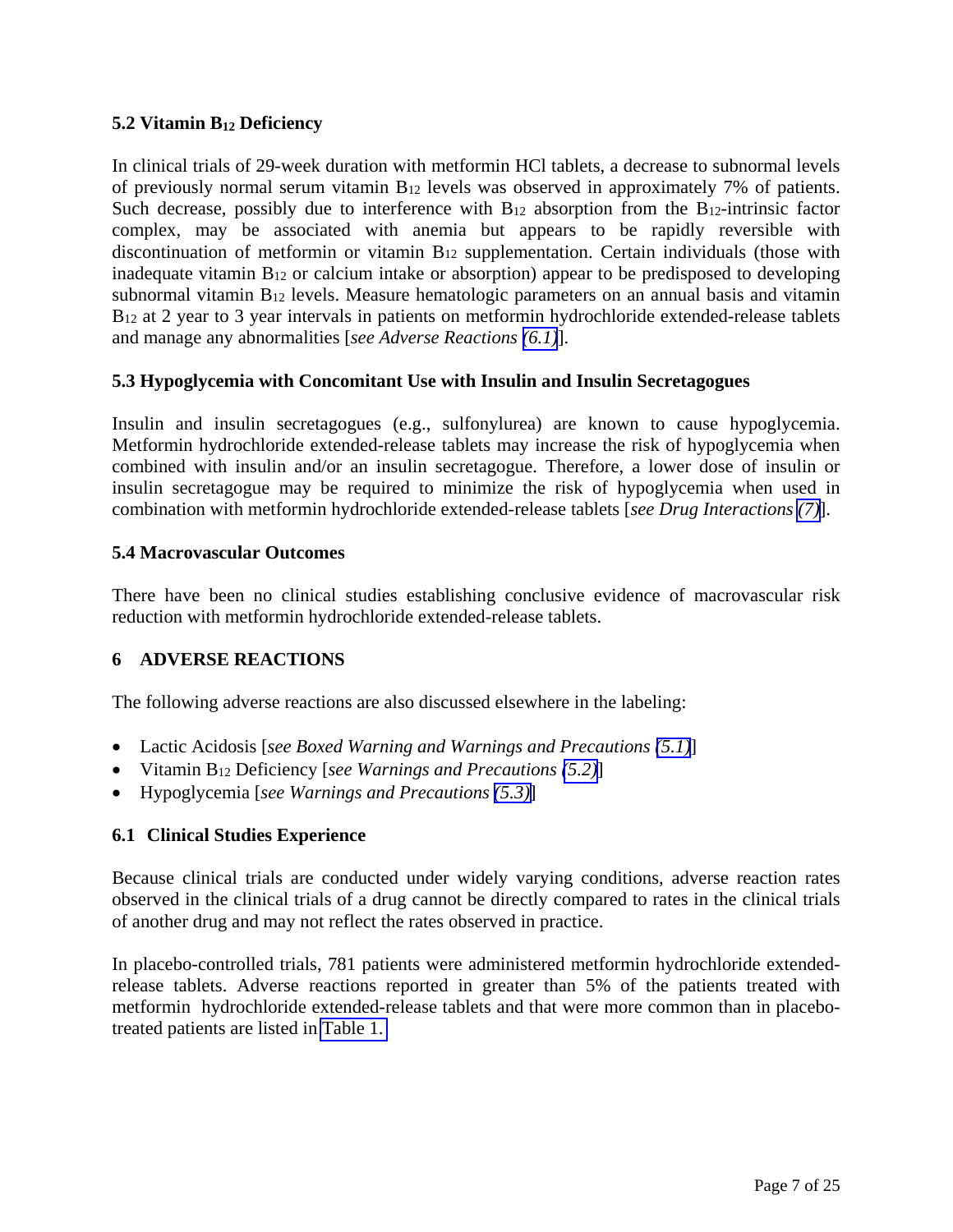## <span id="page-7-1"></span><span id="page-7-0"></span>**Table 1: Adverse Reactions from Clinical Trials of Metformin Hydrochloride Extended-Release Tablets Occurring > 5% and More Common than Placebo in Patients with Type 2 Diabetes Mellitus**

| <b>Adverse Reaction</b> | Metformin Hydrochloride Extended-Release | Placebo   |
|-------------------------|------------------------------------------|-----------|
|                         | Tablets $(n=781)$                        | $(n=195)$ |
| Diarrhea                | 10%                                      | 3%        |
| Nausea/Vomiting         | 7%                                       | 2%        |

Diarrhea led to the discontinuation of metformin hydrochloride extended-release tablets in 0.6% of patients. Additionally, the following adverse reactions were reported in 1.0% to 5.0% of patients treated with metformin hydrochloride extended-release tablets and were more commonly reported than in placebo-treated patients: abdominal pain, constipation, abdomen distention, dyspepsia/heartburn, flatulence, dizziness, headache, upper respiratory infection, taste disturbance.

## **Laboratory Tests**

### *Vitamin B12 Concentrations*

In clinical trials of 29-week duration with metformin HCl tablets, a decrease to subnormal levels of previously normal serum vitamin B12 levels was observed in approximately 7% of patients.

## **6.2 Postmarketing Experience**

The following adverse reactions have been identified during post approval use of metformin. Because these reactions are reported voluntarily from a population of uncertain size, it is not always possible to reliably estimate their frequency or establish a causal relationship to drug exposure.

Cholestatic, hepatocellular, and mixed hepatocellular liver injury have been reported with postmarketing use of metformin.

## **7 DRUG INTERACTIONS**

Table 2 presents clinically significant drug interactions with metformin hydrochloride extendedrelease tablets.

## **Table 2: Clinically Significant Drug Interactions with Metformin hydrochloride extendedrelease tablets**

| <b>Carbonic Anhydrase Inhibitors</b> |                                                                                                                                                                                                                                                                                      |
|--------------------------------------|--------------------------------------------------------------------------------------------------------------------------------------------------------------------------------------------------------------------------------------------------------------------------------------|
| Clinical Impact:                     | Carbonic anhydrase inhibitors frequently cause a decrease in serum bicarbonate and<br>induce non-anion gap, hyperchloremic metabolic acidosis. Concomitant use of these<br>drugs with metformin hydrochloride extended-release tablets may increase the risk<br>for lactic acidosis. |
|                                      | <i>Intervention:</i> Consider more frequent monitoring of these patients.                                                                                                                                                                                                            |
|                                      | <i>Examples:</i> Topiramate, zonisamide, acetazolamide or dichlorphenamide.                                                                                                                                                                                                          |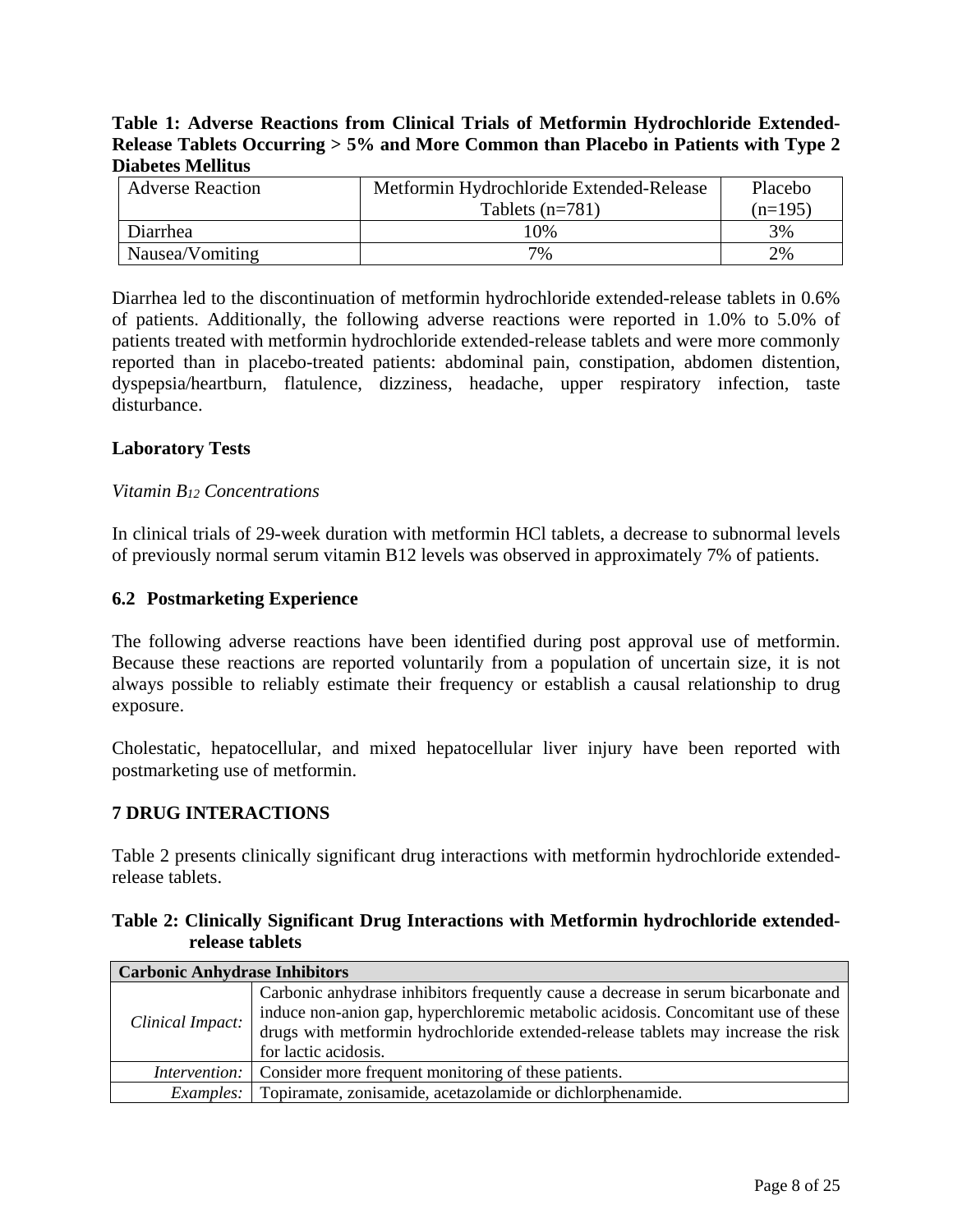<span id="page-8-0"></span>

|                                         | Drugs that Reduce Metformin hydrochloride extended-release tablets Clearance         |  |  |  |
|-----------------------------------------|--------------------------------------------------------------------------------------|--|--|--|
|                                         | Concomitant use of drugs that interfere with common renal tubular transport          |  |  |  |
|                                         | systems involved in the renal elimination of metformin (e.g., organic cationic       |  |  |  |
| Clinical Impact:                        | transporter-2 [OCT2] / multidrug and toxin extrusion [MATE] inhibitors) could        |  |  |  |
|                                         | increase systemic exposure to metformin and may increase the risk for lactic         |  |  |  |
|                                         | acidosis [see Clinical Pharmacology (12.3)].                                         |  |  |  |
| Intervention:                           | Consider the benefits and risks of concomitant use with metformin hydrochloride      |  |  |  |
|                                         | extended-release tablets.                                                            |  |  |  |
| Examples:                               | Ranolazine, vandetanib, dolutegravir, and cimetidine.                                |  |  |  |
| <b>Alcohol</b>                          |                                                                                      |  |  |  |
| Clinical Impact:                        | Alcohol is known to potentiate the effect of metformin on lactate metabolism.        |  |  |  |
| Intervention:                           | Warn patients against excessive alcohol intake while receiving metformin             |  |  |  |
|                                         | hydrochloride extended-release tablets.                                              |  |  |  |
| <b>Insulin Secretagogues or Insulin</b> |                                                                                      |  |  |  |
|                                         | Coadministration of metformin hydrochloride extended-release tablets with an         |  |  |  |
| Clinical Impact:                        | insulin secretagogue (e.g., sulfonylurea) or insulin may increase the risk of        |  |  |  |
|                                         | hypoglycemia.                                                                        |  |  |  |
| Intervention:                           | Patients receiving an insulin secretagogue or insulin may require lower doses of the |  |  |  |
|                                         | insulin secretagogue or insulin.                                                     |  |  |  |
| <b>Drugs Affecting Glycemic Control</b> |                                                                                      |  |  |  |
| Clinical Impact:                        | Certain drugs tend to produce hyperglycemia and may lead to loss of glycemic         |  |  |  |
|                                         | control.                                                                             |  |  |  |
|                                         | When such drugs are administered to a patient receiving metformin hydrochloride      |  |  |  |
|                                         | extended-release tablets, observe the patient closely for loss of blood glucose      |  |  |  |
| Intervention:                           | control. When such drugs are withdrawn from a patient receiving metformin            |  |  |  |
|                                         | hydrochloride extended-release tablets, observe the patient closely for              |  |  |  |
|                                         | hypoglycemia.                                                                        |  |  |  |
|                                         | Thiazides and other diuretics, corticosteroids, phenothiazines, thyroid products,    |  |  |  |
| Examples:                               | estrogens, oral contraceptives, phenytoin, nicotinic acid, sympathomimetics,         |  |  |  |
|                                         | calcium channel blockers, and isoniazid.                                             |  |  |  |

## **8 USE IN SPECIFIC POPULATIONS**

### **8.1 Pregnancy**

### Risk Summary

Limited data with metformin hydrochloride extended-release tablets in pregnant women are not sufficient to determine a drug-associated risk for major birth defects or miscarriage. Published studies with metformin use during pregnancy have not reported a clear association with metformin and major birth defect or miscarriage risk *[\[see Data\]](#page-9-1)*. There are risks to the mother and fetus associated with poorly controlled diabetes mellitus in pregnancy [*[see Clinical](#page-9-2)  [Considerations](#page-9-2)*].

No adverse developmental effects were observed when metformin was administered to pregnant Sprague Dawley rats and rabbits during the period of organogenesis at doses up to 2- and 5 times, respectively, a 2,550 mg clinical dose, based on body surface area *[\[see Data\].](#page-9-1)*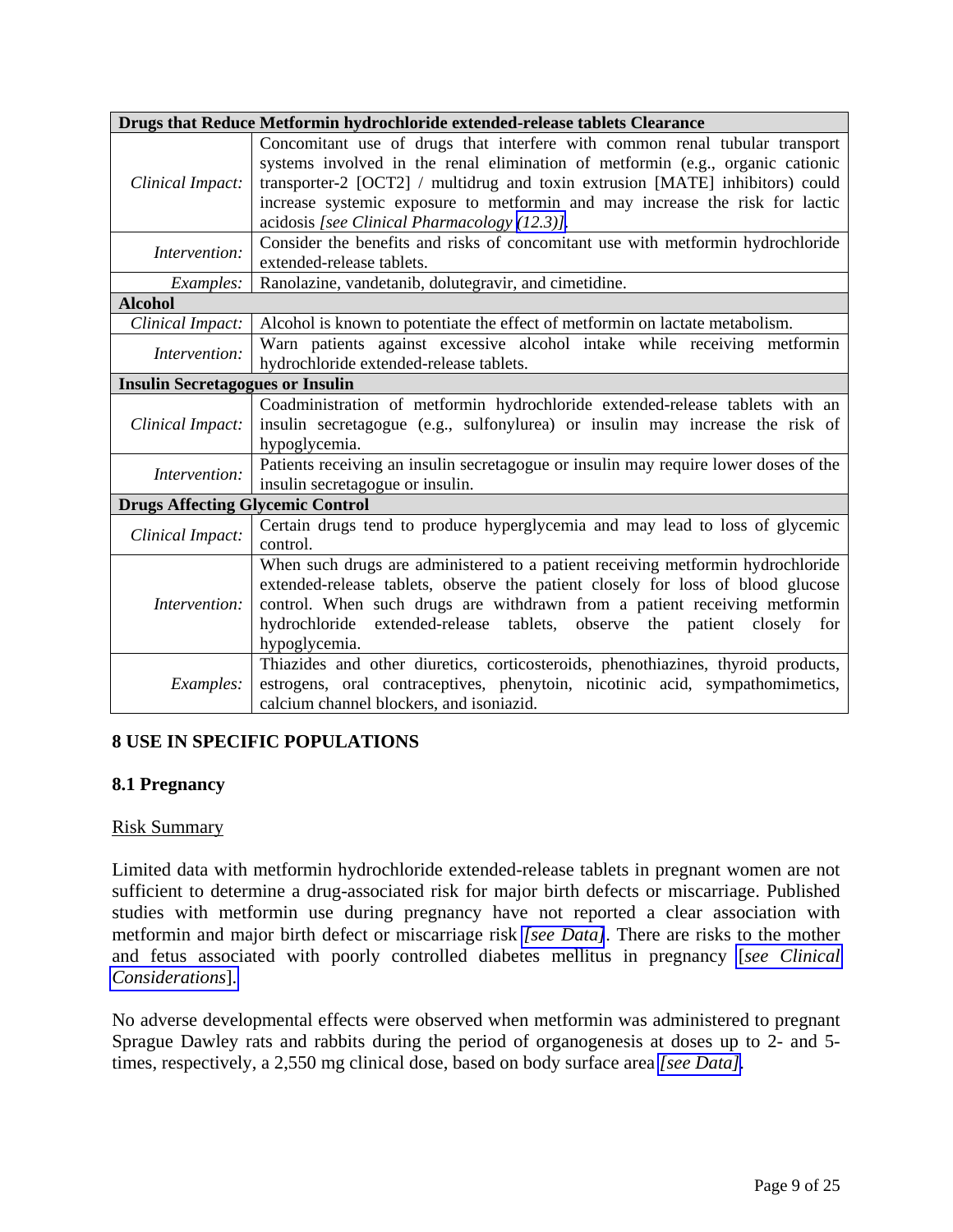<span id="page-9-2"></span><span id="page-9-1"></span><span id="page-9-0"></span>The estimated background risk of major birth defects is 6% to 10% in women with pregestational diabetes mellitus with an  $HbA1C > 7$  and has been reported to be as high as 20% to 25% in women with a HbA1C  $> 10$ . The estimated background risk of miscarriage for the indicated population is unknown. In the U.S. general population, the estimated background risk of major birth defects and miscarriage in clinically recognized pregnancies is 2% to 4% and 15% to 20%, respectively.

## Clinical Considerations

## *Disease-associated maternal and/or embryo/fetal risk*

Poorly-controlled diabetes mellitus in pregnancy increases the maternal risk for diabetic ketoacidosis, pre-eclampsia, spontaneous abortions, preterm delivery, stillbirth and delivery complications. Poorly controlled diabetes mellitus increases the fetal risk for major birth defects, stillbirth, and macrosomia related morbidity.

Data

## *Human Data*

Published data from post-marketing studies have not reported a clear association with metformin and major birth defects, miscarriage, or adverse maternal or fetal outcomes when metformin was used during pregnancy. However, these studies cannot definitely establish the absence of any metformin-associated risk because of methodological limitations, including small sample size and inconsistent comparator groups.

### *Animal Data*

Metformin hydrochloride did not adversely affect development outcomes when administered to pregnant rats and rabbits at doses up to 600 mg/kg/day. This represents an exposure of about 2 and 5 times a 2,550 mg clinical dose based on body surface area comparisons for rats and rabbits, respectively. Determination of fetal concentrations demonstrated a partial placental barrier to metformin.

### **8.2 Lactation**

### Risk Summary

Limited published studies report that metformin is present in human milk [*see Data*]. However, there is insufficient information to determine the effects of metformin on the breastfed infant and no available information on the effects of metformin on milk production. Therefore, the developmental and health benefits of breastfeeding should be considered along with the mother's clinical need for metformin hydrochloride extended-release tablets and any potential adverse effects on the breastfed child from metformin hydrochloride extended-release tablets or from the underlying maternal condition.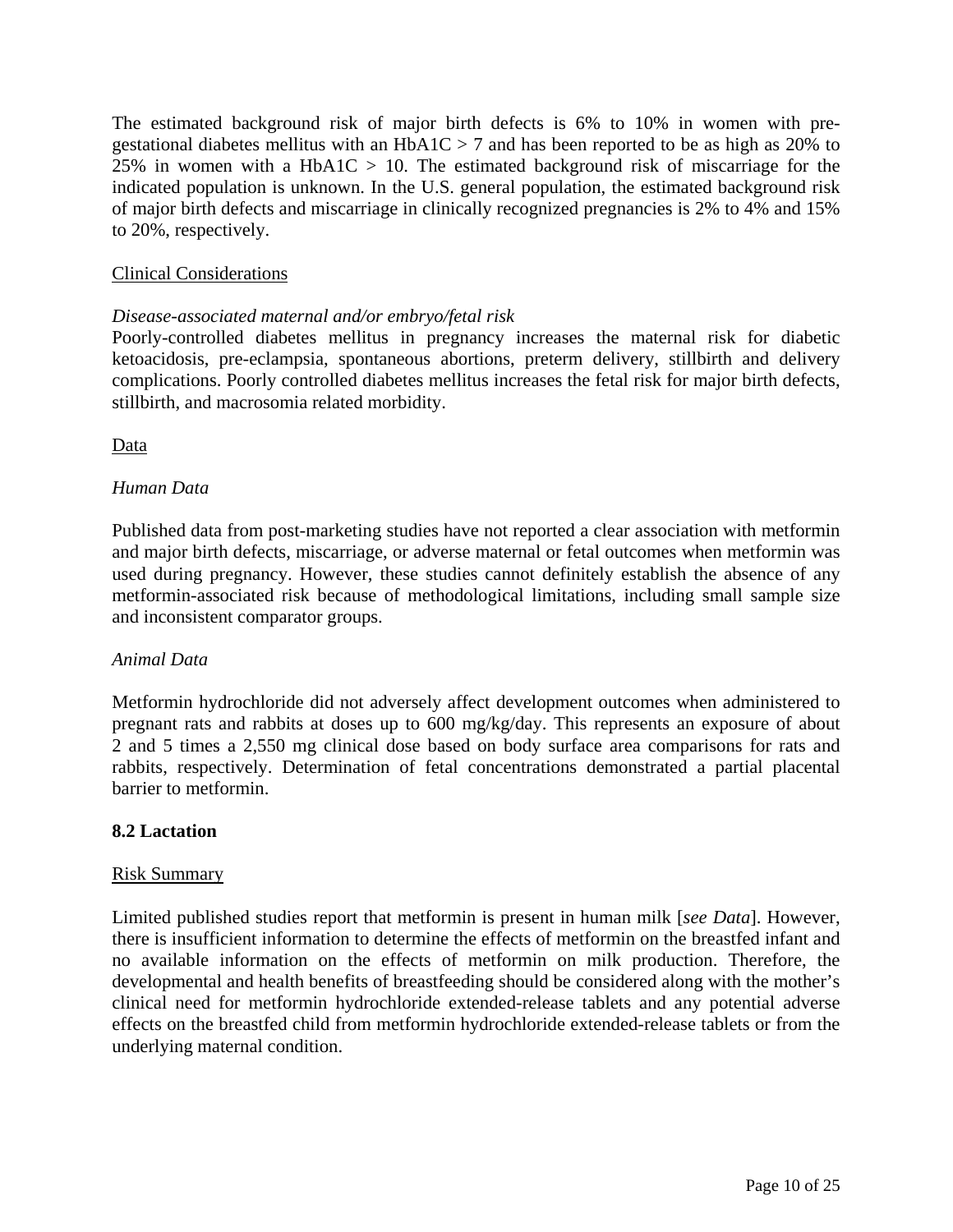## <span id="page-10-0"></span>Data

Published clinical lactation studies report that metformin is present in human milk which resulted in infant doses approximately 0.11% to 1% of the maternal weight-adjusted dosage and a milk/plasma ratio ranging between 0.13 and 1. However, the studies were not designed to definitely establish the risk of use of metformin during lactation because of small sample size and limited adverse event data collected in infants.

## **8.3 Females and Males of Reproductive Potential**

Discuss the potential for unintended pregnancy with premenopausal women as therapy with metformin hydrochloride extended-release tablets may result in ovulation in some anovulatory women.

## **8.4 Pediatric Use**

Safety and effectiveness of metformin hydrochloride extended-release tablets in pediatric patients have not been established.

## **8.5 Geriatric Use**

Controlled clinical studies of metformin hydrochloride extended-release tablets did not include sufficient numbers of elderly patients to determine whether they respond differently from younger patients. In general, dose selection for an elderly patient should be cautious, usually starting at the low end of the dosing range, reflecting the greater frequency of decreased hepatic, renal, or cardiac function, and of concomitant disease or other drug therapy and the higher risk of lactic acidosis. Assess renal function more frequently in elderly patients [*see Warnings and Precautions [\(5.1\)](#page-4-0)*].

### **8.6 Renal Impairment**

Metformin is substantially excreted by the kidney, and the risk of metformin accumulation and lactic acidosis increases with the degree of renal impairment. Metformin hydrochloride extended-release tablets are contraindicated in severe renal impairment, patients with an estimated glomerular filtration rate (eGFR) below 30 mL/min/1.73 m<sup>2</sup> [*see Dosage and Administration [\(2.2\),](#page-3-0) Contraindications [\(4\),](#page-3-0) Warnings and Precautions [\(5.1\),](#page-4-0) and Clinical Pharmacology [\(12.3\)](#page-12-1)*].

### **8.7 Hepatic Impairment**

Use of metformin in patients with hepatic impairment has been associated with some cases of lactic acidosis. Metformin hydrochloride extended-release tablets are not recommended in patients with hepatic impairment [*see Warnings and Precautions [\(5.1\)](#page-4-0)*].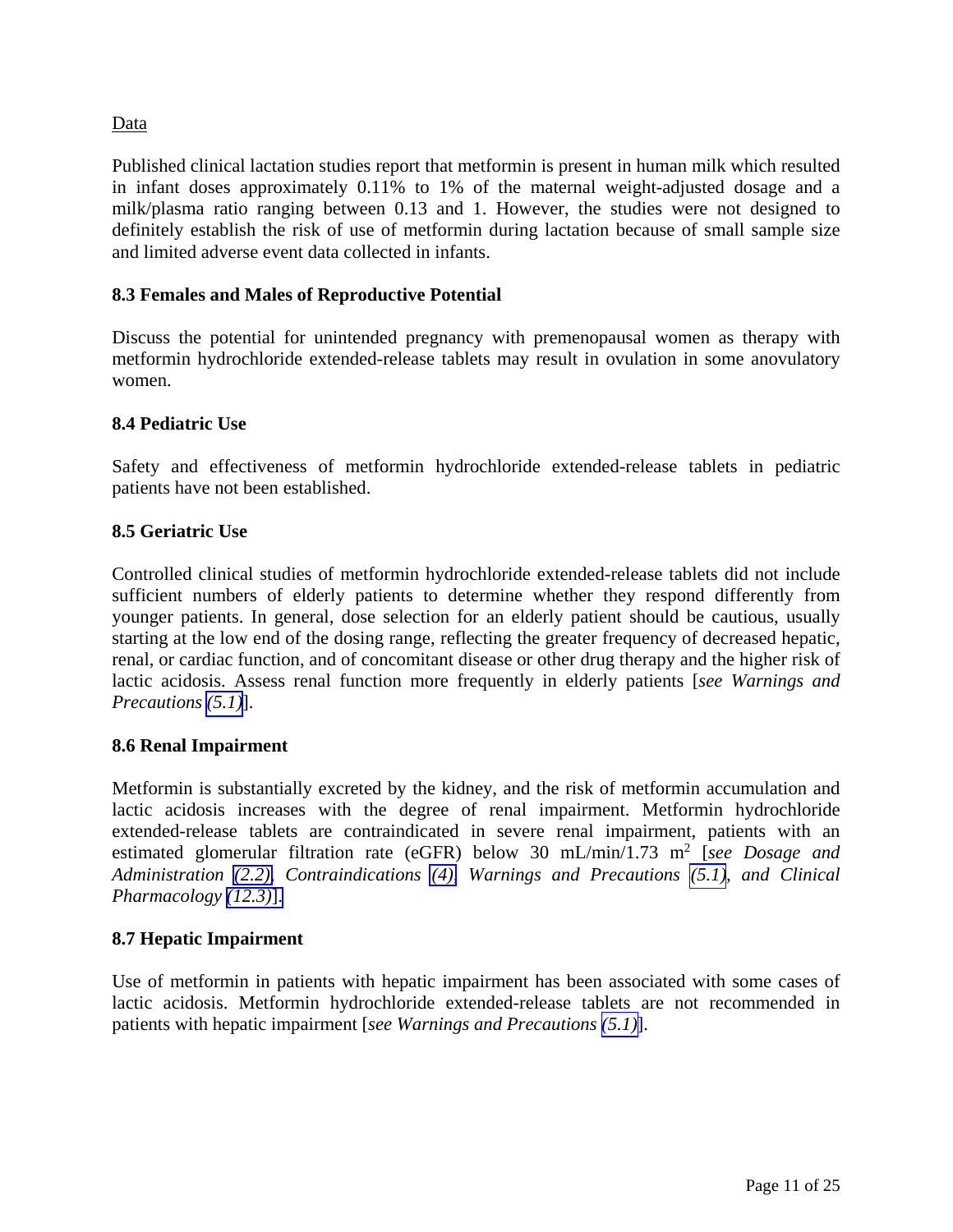### <span id="page-11-0"></span>**10 OVERDOSAGE**

Overdose of metformin hydrochloride has occurred, including ingestion of amounts greater than 50 grams. Hypoglycemia was reported in approximately 10% of cases, but no causal association with metformin has been established. Lactic acidosis has been reported in approximately 32% of metformin overdose cases [*see Warnings and Precautions [\(5.1\)](#page-4-1)*]. Metformin is dialyzable with a clearance of up to 170 mL/min under good hemodynamic conditions. Therefore, hemodialysis may be useful for removal of accumulated drug from patients in whom metformin overdosage is suspected.

## **11 DESCRIPTION**

Metformin hydrochloride extended-release tablets, USP contain the biguanidine antihyperglycemic agent, metformin, in the form of monohydrochloride salt. The chemical name of metformin hydrochloride USP is N, N-dimethylimidodicarbonimidic diamide hydrochloride with a molecular formula of  $C_4H_{11}N_5\bullet HCl$  and a molecular weight of 165.62. Its structural formula is:



Metformin hydrochloride USP is a white crystalline powder that is freely soluble in water and practically insoluble in acetone, ether and chloroform. The pKa of metformin are 12.4. The pH of a 1% aqueous solution of metformin hydrochloride is 6.68.

Metformin hydrochloride extended-release tablets, USP deliver 500 mg or 1,000 mg of metformin hydrochloride, which is equivalent to 389.93 mg or 779.86 mg metformin, respectively. In addition to the active ingredient metformin hydrochloride, each tablet contains the following inactive ingredients: hypromellose, magnesium stearate, polyethylene glycol (PEG 400), povidone, pregelatinized starch, ethyl cellulose. Imprinting ink contains: shellac, ferrosoferric oxide, propylene glycol and ammonium hydroxide.

Metformin hydrochloride extended-release tablets meets USP Dissolution Test 18.

## **12 CLINICAL PHARMACOLOGY**

### **12.1 Mechanism of Action**

Metformin is an antihyperglycemic agent which improves glucose tolerance in patients with type 2 diabetes mellitus, lowering both basal and postprandial plasma glucose. Metformin decreases hepatic glucose production, decreases intestinal absorption of glucose, and improves insulin sensitivity by increasing peripheral glucose uptake and utilization. With metformin therapy, insulin secretion remains unchanged while fasting insulin levels and day-long plasma insulin response may decrease.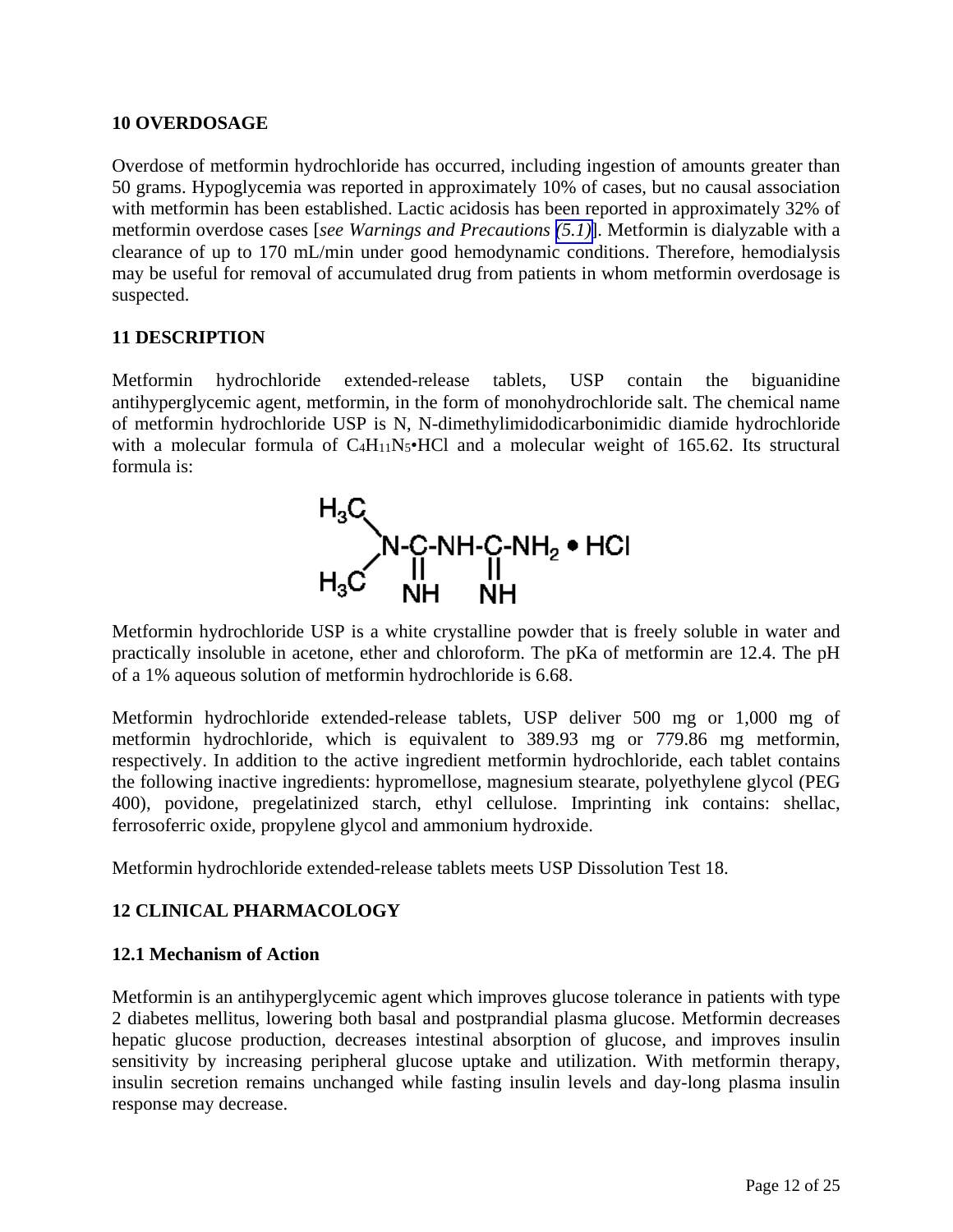## <span id="page-12-1"></span><span id="page-12-0"></span>**12.3 Pharmacokinetics**

## *Absorption*

In a multiple-dose crossover study, 23 patients with type 2 diabetes mellitus were administered either metformin hydrochloride extended-release tablets 2,000 mg once a day (after dinner) or metformin hydrochloride tablets 1,000 mg twice a day (after breakfast and after dinner). After 4 weeks of treatment, steady-state pharmacokinetic parameters, area under the concentrationtime curve (AUC), time to peak plasma concentration  $(T_{\text{max}})$ , and maximum concentration ( $C_{\text{max}}$ ) were evaluated. The appearance of metformin in plasma from metformin hydrochloride extended-release tablets is slower and more prolonged compared to metformin HCl tablets. Results are presented in **Table 3.**

| Table 3:                      |                                                           |                               |  |  |  |
|-------------------------------|-----------------------------------------------------------|-------------------------------|--|--|--|
|                               | Metformin hydrochloride extended-release tablets vs.      |                               |  |  |  |
|                               | <b>Metformin HCl Tablets</b>                              |                               |  |  |  |
|                               | <b>Steady-State Pharmacokinetic Parameters at 4 Weeks</b> |                               |  |  |  |
| <b>Pharmacokinetic</b>        | Metformin hydrochloride                                   | <b>Metformin HCl tablets*</b> |  |  |  |
| <b>Parameters</b>             | extended-release tablets                                  |                               |  |  |  |
| $(\text{mean} \pm \text{SD})$ | $2,000$ mg                                                |                               |  |  |  |
|                               | (administered once daily                                  |                               |  |  |  |
|                               | after dinner)                                             |                               |  |  |  |
| $AUC_{0-24hr}$ (ng•hr/mL)     | $26,811 \pm 7,055$                                        | $27,371 \pm 5,781$            |  |  |  |
| $T_{\text{max}}$ (hr)         | $6(3-10)$                                                 | $3(1-8)$                      |  |  |  |
| $C_{\text{max}}$ (ng/mL)      | $2,849 \pm 797$                                           | $1,820 \pm 370$               |  |  |  |

\*Immediate-release metformin HCl tablets

In four single-dose studies and one multiple-dose study, the bioavailability of metformin hydrochloride extended-release tablets 2,000 mg given once daily, in the evening, under fed conditions [as measured by AUC] was similar to the same total daily dose administered as metformin HCl tablets 1,000 mg given twice daily. The geometric mean ratios (metformin hydrochloride extended-release tablets/ metformin HCl tablets) of AUC<sub>0-24hr</sub>, AUC<sub>0-72hr</sub>, and AUC0-inf for these five studies ranged from 0.96 to 1.08.

In a single-dose, four-period replicate crossover design study, comparing two 500 mg metformin hydrochloride extended-release tablets to one 1,000 mg metformin hydrochloride extendedrelease tablet administered in the evening with food to 29 healthy male subjects, two 500 mg metformin hydrochloride extended-release tablets were found to be equivalent to one 1,000 mg metformin hydrochloride extended-release tablet.

In a study carried out with metformin hydrochloride extended-release tablets, there was a doseassociated increase in metformin exposure over 24 hours following oral administration of 1,000 mg, 1,500 mg, 2,000 mg, and 2,500 mg.

In three studies with metformin hydrochloride extended-release tablets using different treatment regimens (2,000 mg after dinner; 1,000 mg after breakfast and after dinner; and 2,500 mg after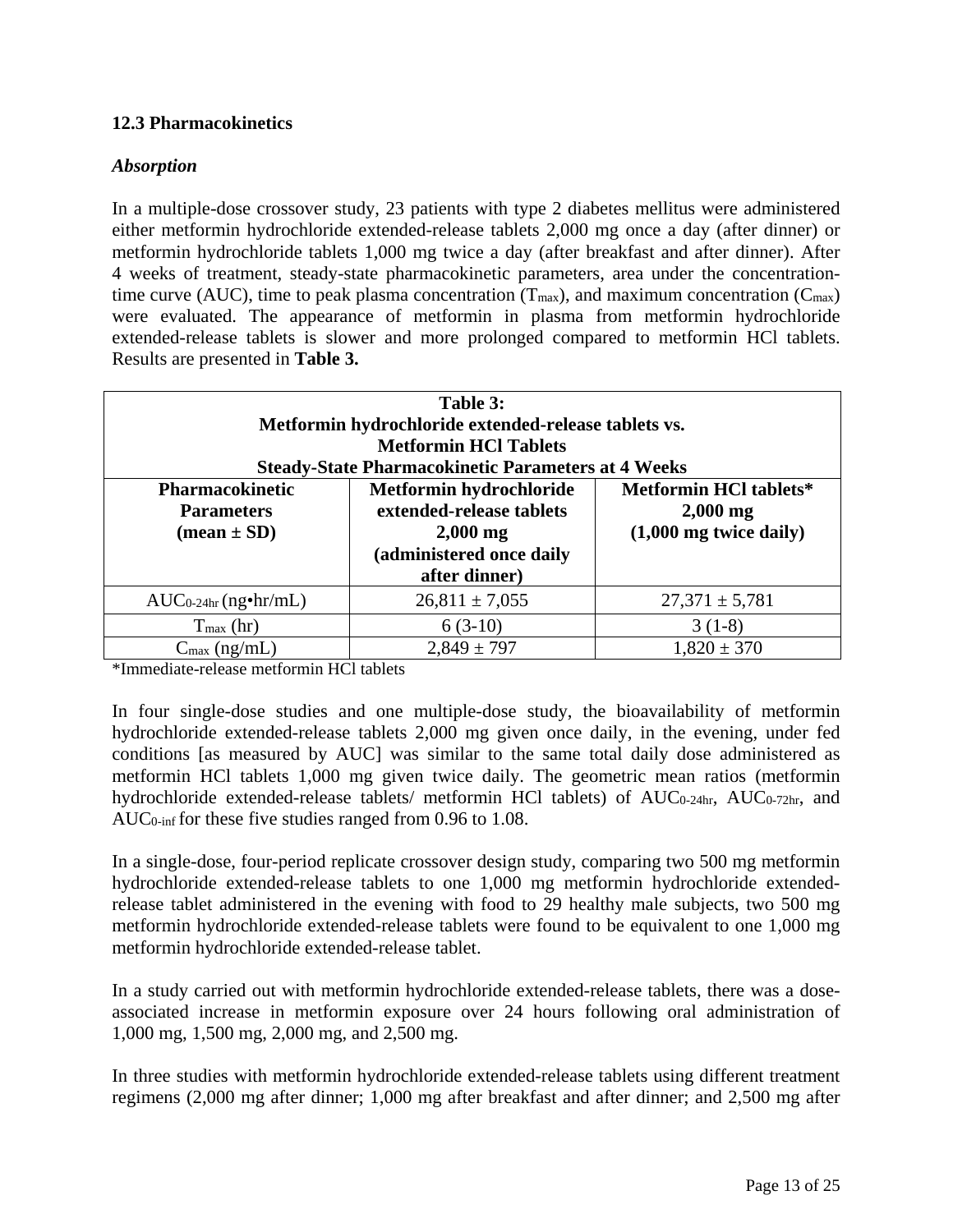dinner), the pharmacokinetics of metformin as measured by AUC appeared linear following multiple-dose administration.

*Effect of food*: The extent of metformin absorption (as measured by AUC) from metformin hydrochloride extended-release tablets increased by approximately 60% when given with food. When metformin hydrochloride extended-release tablets was administered with food, C<sub>max</sub> was increased by approximately 30% and  $T_{\text{max}}$  was more prolonged compared with the fasting state (6.1 versus 4.0 hours).

### *Distribution*

The apparent volume of distribution (V/F) of metformin following single oral doses of metformin HCl tablets 850 mg averaged 654 L  $\pm$  358 L. Metformin is negligibly bound to plasma proteins. Metformin partitions into erythrocytes, most likely as a function of time.

### *Metabolism*

Intravenous single-dose studies in normal subjects demonstrate that metformin is excreted unchanged in the urine and does not undergo hepatic metabolism (no metabolites have been identified in humans) nor biliary excretion.

## *Elimination*

Renal clearance [\(see Table 4\)](#page-14-0) is approximately 3.5 times greater than creatinine clearance, which indicates that tubular secretion is the major route of metformin elimination. Following oral administration, approximately 90% of the absorbed drug is eliminated via the renal route within the first 24 hours, with a plasma elimination half-life of approximately 6.2 hours. In blood, the elimination half-life is approximately 17.6 hours, suggesting that the erythrocyte mass may be a compartment of distribution.

### **Specific Populations**

### *Renal Impairment*

In patients with decreased renal function the plasma and blood half-life of metformin is prolonged and the renal clearance is decreased [\(see Table 4\)](#page-14-0) [*See Dosage and Administration [\(2.2\),](#page-3-0) Contraindications [\(4\),](#page-3-0) and Warnings and Precautions [\(5.1\)](#page-4-0) and Use in Specific Populations [\(8.6\)](#page-10-0)*]*.* 

### *Hepatic Impairment*

No pharmacokinetic studies of metformin have been conducted in patients with hepatic impairment [*See Warnings and Precautions [\(5.1\)](#page-4-0) and Use in Specific Populations [\(8.7\)](#page-10-0)*].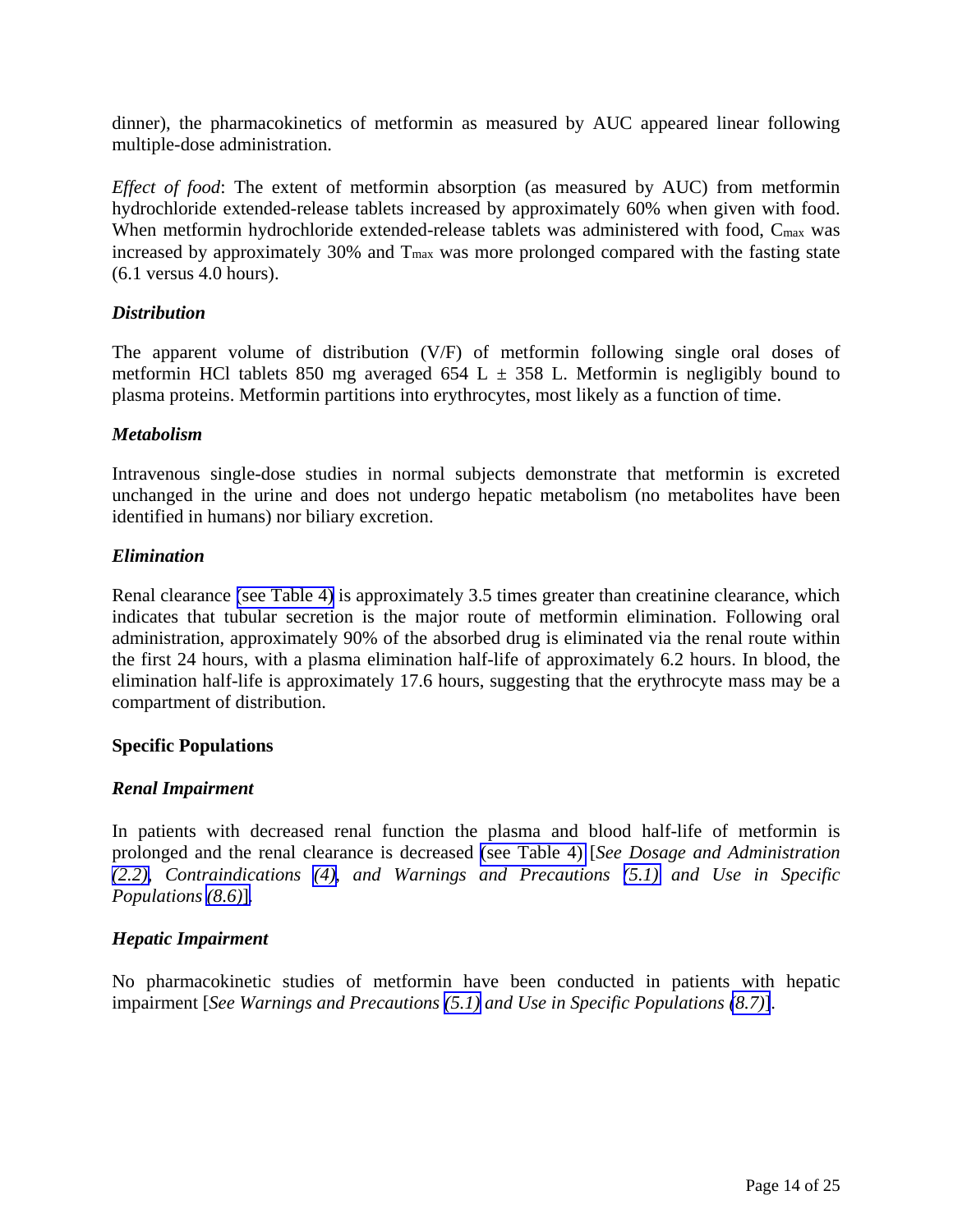## <span id="page-14-0"></span>*Geriatrics*

Limited data from controlled pharmacokinetic studies of metformin HCl tablets in healthy elderly subjects suggest that total plasma clearance of metformin is decreased, the half-life is prolonged, and Cmax is increased, compared to healthy young subjects. It appears that the change in metformin pharmacokinetics with aging is primarily accounted for by a change in renal function (see Table 4). [*See Warnings and Precautions [\(5.1\)](#page-4-0) and Use in Specific Populations [\(8.5\)](#page-10-0)*].

| <b>Subject Groups: Metformin</b><br>Hydrochloride dose <sup>a</sup><br>(number of subjects) | $C_{\rm max}$ <sup>b</sup><br>(mcg/mL) | $T_{max}$ <sup>c</sup><br>(hrs) | Renal<br><b>Clearance</b><br>(mL/min) |
|---------------------------------------------------------------------------------------------|----------------------------------------|---------------------------------|---------------------------------------|
| <b>Healthy, nondiabetic adults:</b>                                                         |                                        |                                 |                                       |
| 500 mg single dose $(24)$                                                                   | $1.03 \ (\pm 0.33)$                    | $2.75 \ (\pm 0.81)$             | $600 (\pm 132)$                       |
| 850 mg single dose $(74)^d$                                                                 | $1.60 \ (\pm 0.38)$                    | $2.64 \ (\pm 0.82)$             | 552 $(\pm 139)$                       |
| mg three times<br>850<br>daily<br>for                                                       | $2.01 (\pm 0.42)$                      | 1.79 $(\pm 0.94)$               | 642 $(\pm 173)$                       |
| 19 doses $e(9)$                                                                             |                                        |                                 |                                       |
| <b>Adults with type 2 diabetes</b>                                                          |                                        |                                 |                                       |
| mellitus:                                                                                   |                                        |                                 |                                       |
| 850 mg single dose (23)                                                                     | 1.48 $(\pm 0.5)$                       | $3.32 \ (\pm 1.08)$             | 491 $(\pm 138)$                       |
| 850 mg three times<br>daily<br>for                                                          | $1.90 \ (\pm 0.62)$                    | $2.01 (\pm 1.22)$               | 550 $(\pm 160)$                       |
| 19 doses $e(9)$                                                                             |                                        |                                 |                                       |
| Elderly <sup>f</sup> , healthy nondiabetic adults:                                          |                                        |                                 |                                       |
| $850$ mg single dose $(12)$                                                                 | $2.45 \ (\pm 0.70)$                    | $2.71 (\pm 1.05)$               | 412 $(\pm 98)$                        |
| <b>Renal-impaired adults:</b>                                                               |                                        |                                 |                                       |
| 850 mg single dose                                                                          |                                        |                                 |                                       |
| <b>Mild</b> $(CLcrg)$<br>mL/min<br>61<br>to                                                 | $1.86 \ (\pm 0.52)$                    | $3.20 \ (\pm 0.45)$             | 384 $(\pm 122)$                       |
| $90 \text{ mL/min}$ (5)                                                                     |                                        |                                 |                                       |
| $mL/min$ to<br>Moderate (CLcr 31                                                            | 4.12 $(\pm 1.83)$                      | $3.75 \ (\pm 0.50)$             | $108 (\pm 57)$                        |
| 60 mL/min $(4)$                                                                             |                                        |                                 |                                       |
| Severe (CLcr<br>10<br>mL/min<br>to                                                          | 3.93 $(\pm 0.92)$                      | 4.01 $(\pm 1.10)$               | 130 $(\pm 90)$                        |
| $30 \text{ mL/min}$ (6)                                                                     |                                        |                                 |                                       |

**Table 4: Select Mean (±S.D.) Metformin Pharmacokinetic Parameters Following Single or Multiple Oral Doses of Metformin HCl Tablets**

<sup>a</sup> All doses given fasting except the first 18 doses of the multiple dose studies

**b** Peak plasma concentration

<sup>c</sup> Time to peak plasma concentration

 $d$  Combined results (average means) of five studies: mean age 32 years (range 23 years to 59 years)

<sup>e</sup> Kinetic study done following dose 19, given fasting

 $f$  Elderly subjects, mean age 71 years (range 65 years to 81 years)

<sup>g</sup> CLcr = creatinine clearance normalized to body surface area of 1.73 m<sup>2</sup>

#### *Pediatrics*

There are no available pharmacokinetic data with metformin hydrochloride extended-release tablets in pediatric patients.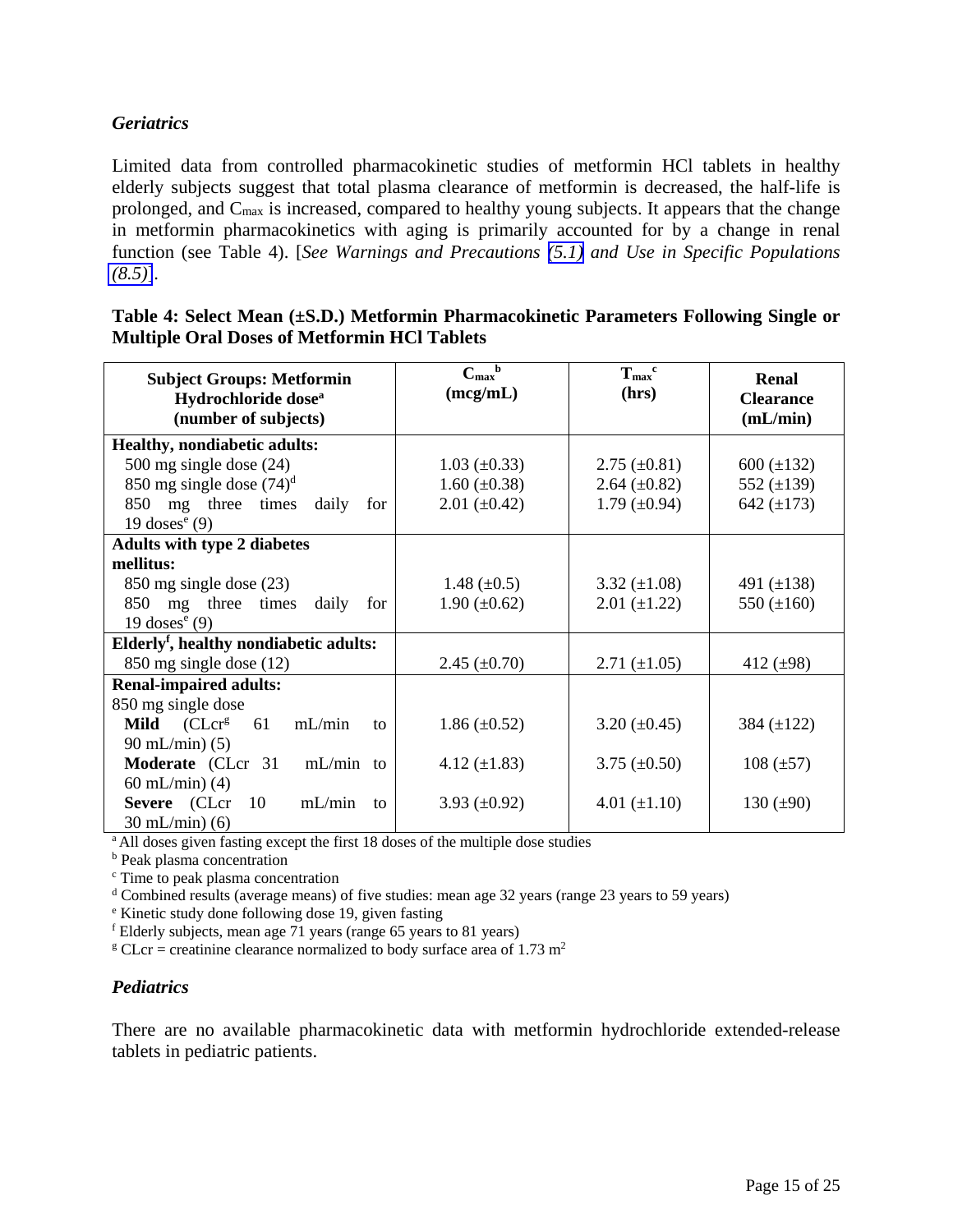## *Gender*

Metformin pharmacokinetic parameters did not differ significantly between normal subjects and patients with type 2 diabetes mellitus when analyzed according to gender (males=19,  $f$ emales=16).

#### *Race*

No studies of metformin pharmacokinetic parameters according to race have been performed.

#### **Drug Interactions**

#### *In Vivo* **Assessment of Drug Interactions**

#### **Table 5: Effect of Coadministered Drug on Plasma Metformin Systemic Exposure**

| Coadministered                                                                           | Dose of                                                                                     | Dose of                     | <b>Geometric Mean Ratio</b> |                                    |                   |  |
|------------------------------------------------------------------------------------------|---------------------------------------------------------------------------------------------|-----------------------------|-----------------------------|------------------------------------|-------------------|--|
| Drug                                                                                     | Coadministered                                                                              | <b>Metformin</b>            |                             | (ratio with/without coadministered |                   |  |
|                                                                                          | $Drug*$                                                                                     | hydrochlo-                  |                             | drug)                              |                   |  |
|                                                                                          |                                                                                             | ride*                       | No Effect $= 1.00$          |                                    |                   |  |
|                                                                                          |                                                                                             |                             |                             | $AUC^{\dagger}$                    | $C_{\text{max}}$  |  |
| No dosing adjustments required for the following:                                        |                                                                                             |                             |                             |                                    |                   |  |
| Glyburide                                                                                | $5 \text{ mg}$                                                                              | $850$ mg                    | metformin                   | $0.91^{\ddagger}$                  | $0.93^{\ddagger}$ |  |
| Furosemide                                                                               | $40 \text{ mg}$                                                                             | $850$ mg                    | metformin                   | $1.09^{\ddagger}$                  | $1.22^{\ddagger}$ |  |
| Nifedipine                                                                               | $10 \text{ mg}$                                                                             | $850$ mg                    | metformin                   | 1.16                               | 1.21              |  |
| Propranolol                                                                              | $40 \text{ mg}$                                                                             | 850 mg                      | metformin                   | 0.90                               | 0.94              |  |
| Ibuprofen                                                                                | $400$ mg                                                                                    | 850 mg                      | metformin                   | $1.05^{\ddagger}$                  | $1.07^{\ddagger}$ |  |
|                                                                                          | Cationic drugs eliminated by renal tubular secretion may reduce metformin elimination [See] |                             |                             |                                    |                   |  |
| Warnings and Precautions $(5.1)$ and Drug Interactions $(7).$                            |                                                                                             |                             |                             |                                    |                   |  |
| Cimetidine                                                                               | $400$ mg                                                                                    | $850 \text{ mg}$            | metformin                   | 1.40                               | 1.61              |  |
| Carbonic anhydrase inhibitors may cause metabolic acidosis [See Warnings and Precautions |                                                                                             |                             |                             |                                    |                   |  |
| $(5.1)$ and Drug Interactions $(7).$                                                     |                                                                                             |                             |                             |                                    |                   |  |
| Topiramate                                                                               | $100 \text{ mg}^{\text{s}}$                                                                 | $500 \text{ mg}^{\text{s}}$ | metformin                   | $1.25^{\frac{8}{5}}$               | 1.17              |  |

\* All metformin hydrochloride and coadministered drugs were given as single doses

 $^{\dagger}$ AUC = AUC<sub>inf</sub>

‡ Ratio of arithmetic means

 $\frac{1}{2}$  At steady state with topiramate 100 mg every 12 hours and metformin 500 mg every 12 hours; AUC =  $AUC_{0-12h}$ 

### **[Table 6:](#page-16-0) Effect of Metformin on Coadministered Drug Systemic Exposure**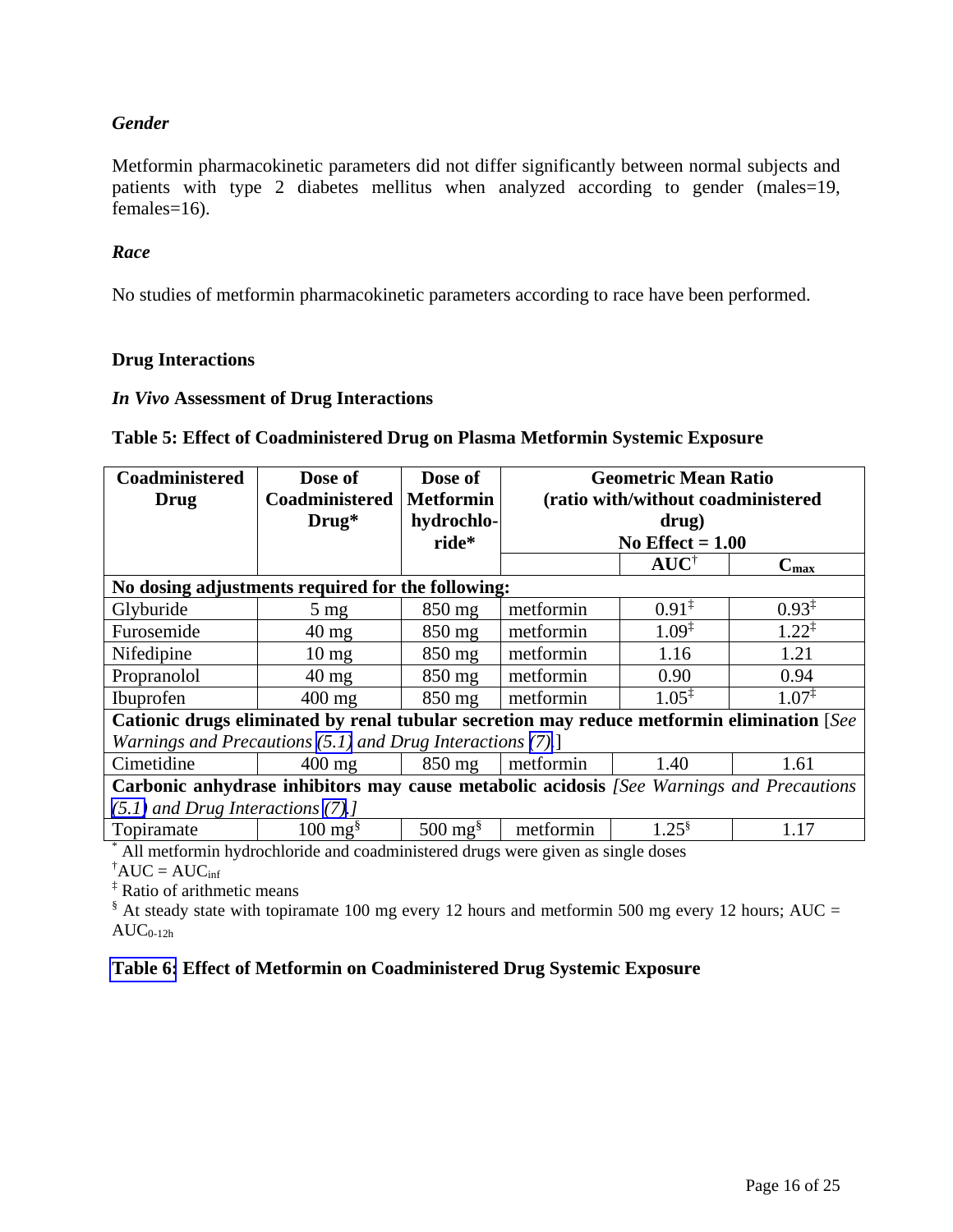<span id="page-16-0"></span>

| Coadministered                                    | Dose of                         | Dose of          | <b>Geometric Mean Ratio</b> |                                |                     |
|---------------------------------------------------|---------------------------------|------------------|-----------------------------|--------------------------------|---------------------|
| Drug                                              | <b>Coadministered Metformin</b> |                  |                             | (ratio with/without metformin) |                     |
|                                                   | $Drug*$                         | hydrochlo-       | No Effect $= 1.00$          |                                |                     |
|                                                   |                                 | ride*            |                             | $AUC^{\dagger}$                | $C_{\max}$          |
| No dosing adjustments required for the following: |                                 |                  |                             |                                |                     |
| Glyburide                                         | $5 \text{ mg}$                  | 850 mg           | glyburide                   | $0.78^{\ddagger}$              | $0.63^{\ddagger}$   |
| Furosemide                                        | $40 \text{ mg}$                 | $850 \text{ mg}$ | furosemide                  | $0.87^{\ddagger}$              | $0.69^{\ddagger}$   |
| Nifedipine                                        | $10 \text{ mg}$                 | $850$ mg         | nifedipine                  | $1.10^{8}$                     | 1.08                |
| Propranolol                                       | $40 \text{ mg}$                 | $850$ mg         | propranolol                 | $1.01^{\$}$                    | 1.02                |
| Ibuprofen                                         | $400$ mg                        | $850$ mg         | ibuprofen                   | $0.97$ <sup>1</sup>            | $1.01$ <sup>1</sup> |
| Cimetidine                                        | $400$ mg                        | 850 mg           | cimetidine                  | $0.95^{\$}$                    | 1.01                |

\* All metformin hydrochloride and coadministered drugs were given as single doses

<sup>†</sup> AUC = AUC<sub>inf</sub> unless otherwise noted

<sup>‡</sup> Ratio of arithmetic means, p-value of difference  $< 0.05$ 

 $\delta$  AUC<sub>0-24 hr</sub> reported

¶ Ratio of arithmetic means

## **13 NONCLINICAL TOXICOLOGY**

#### **13.1 Carcinogenesis, Mutagenesis, Impairment of Fertility**

Long-term carcinogenicity studies have been performed in rats (dosing duration of 104 weeks) and mice (dosing duration of 91 weeks) at doses up to and including 900 mg/kg/day and 1,500 mg/kg/day, respectively. These doses are both approximately 3 times the maximum recommended human daily dose of 2,550 mg based on body surface area comparisons. No evidence of carcinogenicity with metformin was found in either male or female mice. Similarly, there was no tumorigenic potential observed with metformin in male rats. There was, however, an increased incidence of benign stromal uterine polyps in female rats treated with 900 mg/kg/day.

There was no evidence of a mutagenic potential of metformin in the following *in vitro* tests: Ames test (S. typhimurium), gene mutation test (mouse lymphoma cells), or chromosomal aberrations test (human lymphocytes). Results in the in vivo mouse micronucleus test were also negative.

Fertility of male or female rats was unaffected by metformin when administered at doses as high as 600 mg/kg/day, which is approximately 2 times the maximum recommended human daily dose of 2,550 mg based on body surface area comparisons.

### **14 CLINICAL STUDIES**

A 24-week, double-blind, placebo-controlled study of metformin hydrochloride extended-release tablets, taken once daily with the evening meal, was conducted in patients with type 2 diabetes mellitus who had failed to achieve glycemic control with diet and exercise. Patients entering the study had a mean baseline HbA<sub>1c</sub> of 8.0% and a mean baseline FPG of 176 mg/dL. The treatment dose was increased to 1,500 mg once daily if at Week 12 HbA<sub>1c</sub> was  $\geq 7.0\%$  but < 8.0% (patients with  $HbA_{1c} \geq 8.0\%$  were discontinued from the study). At the final visit (24-week), mean HbA<sub>1c</sub>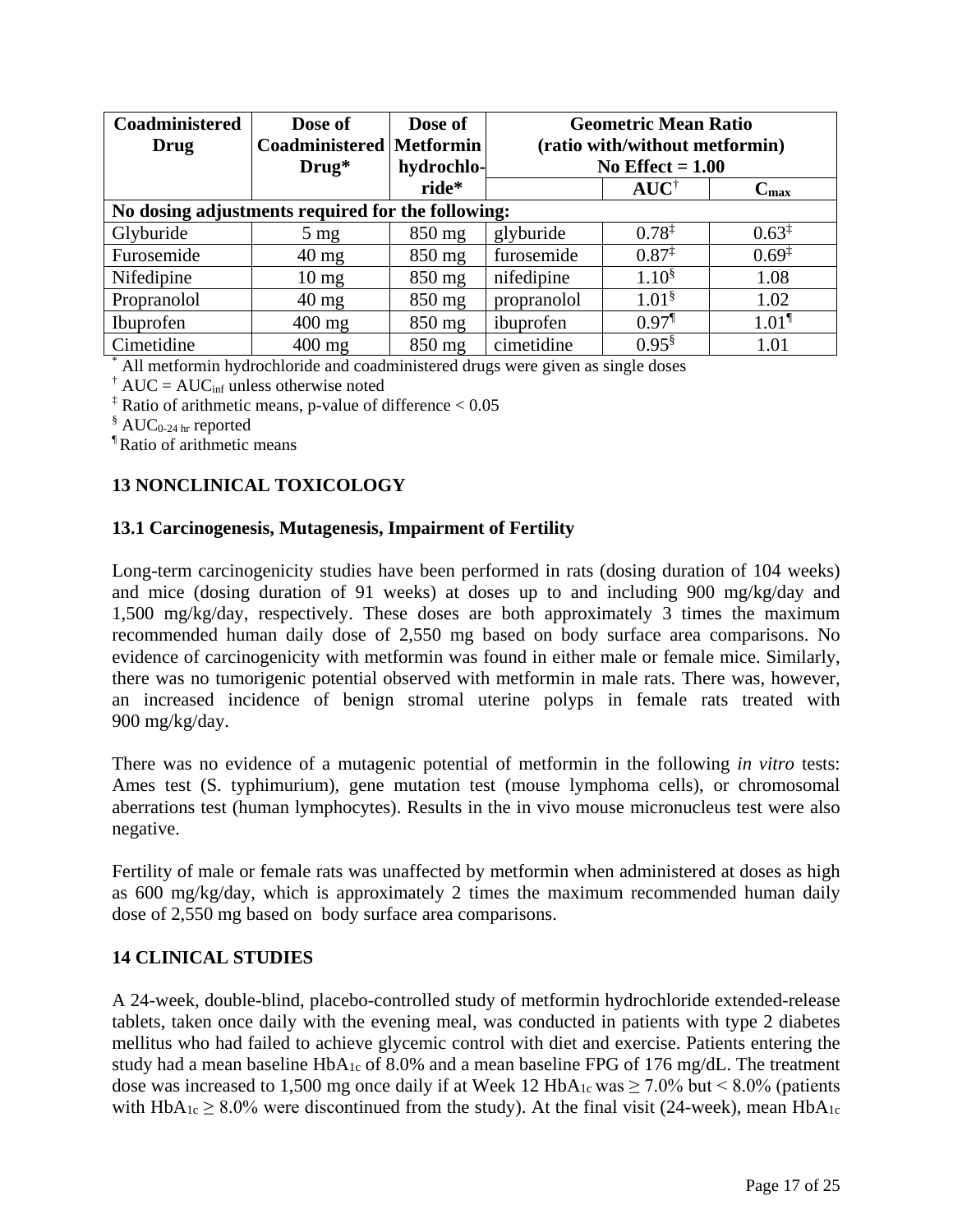had increased 0.2% from baseline in placebo patients and decreased 0.6% with metformin hydrochloride extended-release tablets.

A 16-week, double-blind, placebo-controlled, dose-response study of metformin hydrochloride extended-release tablets, taken once daily with the evening meal or twice daily with meals, was conducted in patients with type 2 diabetes mellitus who had failed to achieve glycemic control with diet and exercise. The results are shown in Table 7.

**Table 7: Mean Changes from Baseline\* in HbA1c and Fasting Plasma Glucose at Week 16 Comparing Metformin Hydrochloride Extended-Release Tablets vs Placebo in Patients with Type 2 Diabetes Mellitus**

|                                      |              | <b>Metformin Hydrochloride Extended-Release Tablets</b> |                   |              |              |                |
|--------------------------------------|--------------|---------------------------------------------------------|-------------------|--------------|--------------|----------------|
|                                      | $500$ mg     | $1,000$ mg                                              | $1,500$ mg        | $2,000$ mg   | $1,000$ mg   | <b>Placebo</b> |
|                                      | <b>Once</b>  | <b>Once</b>                                             | <b>Once Daily</b> | <b>Once</b>  | Twice        |                |
|                                      | <b>Daily</b> | <b>Daily</b>                                            |                   | <b>Daily</b> | <b>Daily</b> |                |
| Hemoglobin A1 $c$ (%)                | $(n=115)$    | $(n=115)$                                               | $(n=111)$         | $(n=125)$    | $(n=112)$    | $(n=111)$      |
| <b>Baseline</b>                      | 8.2          | 8.4                                                     | 8.3               | 8.4          | 8.4          | 8.4            |
| Change at FINAL VISIT                | $-0.4$       | $-0.6$                                                  | $-0.9$            | $-0.8$       | $-1.1$       | 0.1            |
| $p$ -value <sup><math>a</math></sup> | < 0.001      | < 0.001                                                 | < 0.001           | < 0.001      | < 0.001      |                |
| $FPG$ (mg/dL)                        | $(n=126)$    | $(n=118)$                                               | $(n=120)$         | $(n=132)$    | $(n=122)$    | $(n=113)$      |
| <b>Baseline</b>                      | 182.7        | 183.7                                                   | 178.9             | 181.0        | 181.6        | 179.6          |
| Change at FINAL VISIT                | $-15.2$      | $-19.3$                                                 | $-28.5$           | $-29.9$      | $-33.6$      | 7.6            |
| $p$ -value <sup><math>a</math></sup> | < 0.001      | < 0.001                                                 | < 0.001           | < 0.001      | < 0.001      |                |

<sup>a</sup> All comparisons versus Placebo

Mean baseline body weight was 193 lbs, 192 lbs, 188 lbs, 196 lbs, 193 lbs and 194 lbs in the metformin hydrochloride extended-release tablets 500 mg, 1,000 mg, 1,500 mg, and 2,000 mg once daily, 1,000 mg twice daily and placebo arms, respectively. Mean change in body weight from baseline to week 16 was -1.3 lbs, -1.3 lbs, -0.7 lbs, -1.5 lbs, -2.2 lbs and -1.8 lbs, respectively.

A 24-week, double-blind, randomized study of metformin hydrochloride extended-release tablets, taken once daily with the evening meal, and metformin HCl tablets, taken twice daily (with breakfast and evening meal), was conducted in patients with type 2 diabetes mellitus who had been treated with metformin HCl tablets 500 mg twice daily for at least 8 weeks prior to study entry. The results are shown in Table 8.

**[Table 8:](#page-18-0) Mean Changes from Baseline\* in HbA1c and Fasting Plasma Glucose at Week 24 Comparing Metformin Hydrochloride Extended-Release vs Metformin hydrochloride in Patients with Type 2 Diabetes Mellitus**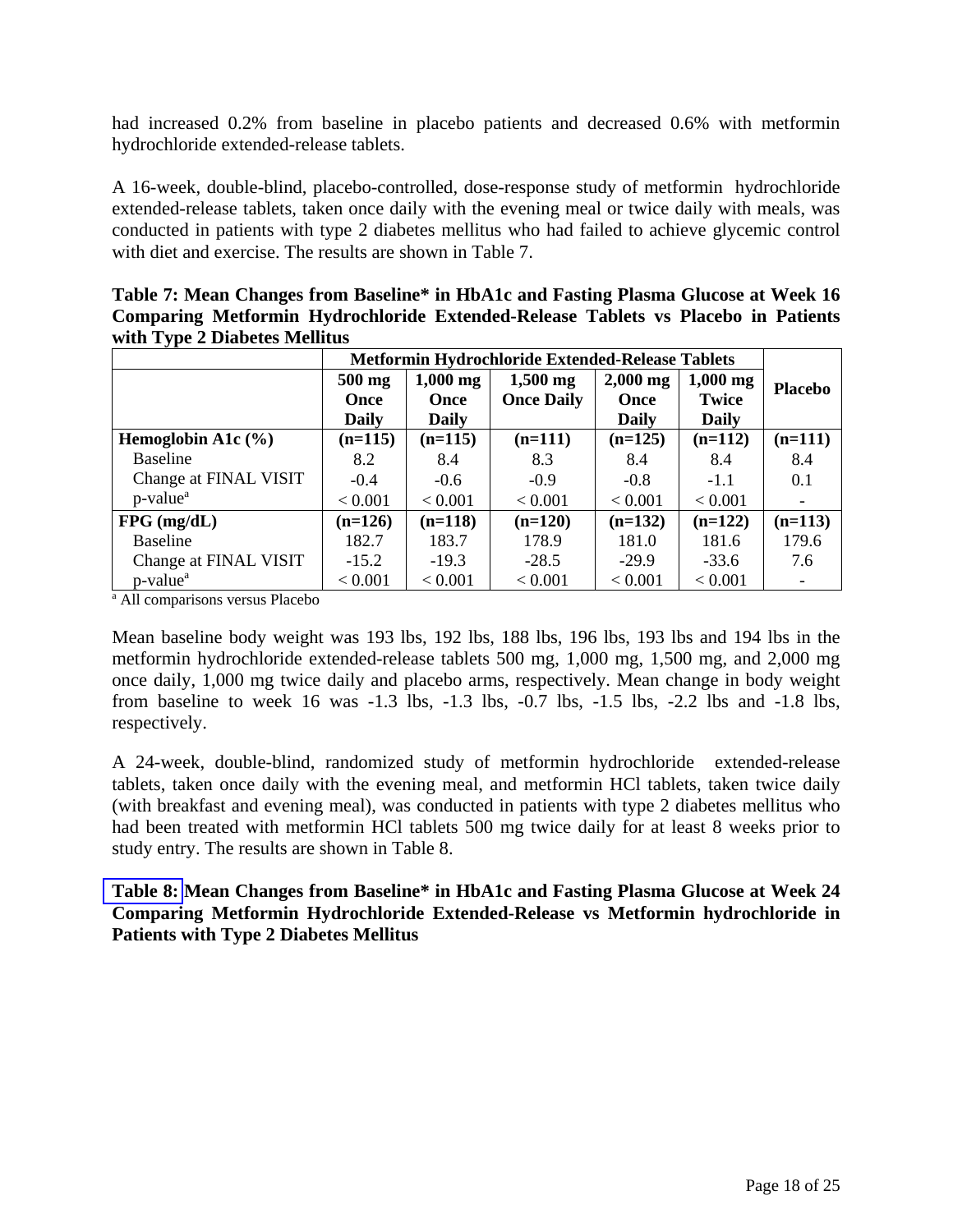<span id="page-18-0"></span>

|                       | <b>Metformin</b><br>Metformin Hydrochloride Extended-Release<br>hydrochloride<br><b>Tablets</b> |              |                   |
|-----------------------|-------------------------------------------------------------------------------------------------|--------------|-------------------|
|                       | 500 mg Twice                                                                                    | $1,000$ mg   | $1,500$ mg        |
|                       | <b>Daily</b>                                                                                    | <b>Once</b>  | <b>Once Daily</b> |
|                       |                                                                                                 | <b>Daily</b> |                   |
| Hemoglobin A1 $c$ (%) | $(n=67)$                                                                                        | $(n=72)$     | $(n=66)$          |
| <b>Baseline</b>       | 7.06                                                                                            | 6.99         | 7.02              |
|                       |                                                                                                 |              |                   |
| Change at FINAL VISIT | $0.14^{\rm a}$                                                                                  | 0.27         | 0.13              |
| $(95\% \text{ CI})$   | $(-0.04, 0.31)$                                                                                 | (0.11, 0.43) | $(-0.02, 0.28)$   |
| $FPG$ (mg/dL)         | $(n=69)$                                                                                        | $(n=72)$     | $(n=70)$          |
| <b>Baseline</b>       | 127.2                                                                                           | 131.0        | 131.4             |
|                       |                                                                                                 |              |                   |
| Change at FINAL VISIT | 14.0                                                                                            | 11.5         | 7.6               |
| (95% CI)              | (7.0, 21.0)                                                                                     | (4.4, 18.6)  | (1.0, 14.2)       |

†a n=68

Mean baseline body weight was 210 lbs, 203 lbs and 193 lbs in the metformin HCl tablets 500 mg twice daily, and metformin hydrochloride extended-release tablets 1,000 mg and 1,500 mg once daily arms, respectively. Mean change in body weight from baseline to week 24 was 0.9 lbs, 1.1 lbs and 0.9 lbs, respectively.

## **16 HOW SUPPLIED/STORAGE AND HANDLING**

## **16.1 How Supplied**

|  |  |  | Metformin hydrochloride extended-release tablets, USP are supplied as: |  |  |
|--|--|--|------------------------------------------------------------------------|--|--|
|--|--|--|------------------------------------------------------------------------|--|--|

| $500$ mg              | Bottles of     | NDC 27241-188-60 | white to off-white colored, oval |
|-----------------------|----------------|------------------|----------------------------------|
|                       | 60 with child- |                  | shaped, beveled<br>edged,        |
|                       | resistant      |                  | unscored biconvex-shaped,        |
|                       | closure        |                  | film-coated extended-release     |
|                       |                |                  | tablets imprinted with "ME1" in  |
|                       |                |                  | black ink on one side and plain  |
|                       |                |                  | on the other side.               |
| $1,000 \,\mathrm{mg}$ | Bottles of     | NDC 27241-189-60 | white to off-white colored, oval |
|                       | 60 with child- |                  | shaped, unscored biconvex-       |
|                       | resistant      |                  | shaped, film-coated extended-    |
|                       | closure        |                  | release tablets imprinted with   |
|                       |                |                  | "ME2" in black ink on one side   |
|                       |                |                  | and plain on the other side.     |

### **16.2 Storage**

Store at 20 $^{\circ}$ C to 25 $^{\circ}$ C (68 $^{\circ}$ F to 77 $^{\circ}$ F); excursions permitted to 15 $^{\circ}$ C to 30 $^{\circ}$ C (59 $^{\circ}$ F to 86 $^{\circ}$  F) [see USP Controlled Room Temperature]. Avoid excessive heat and humidity.

Keep tightly closed (protect from moisture). Protect from light.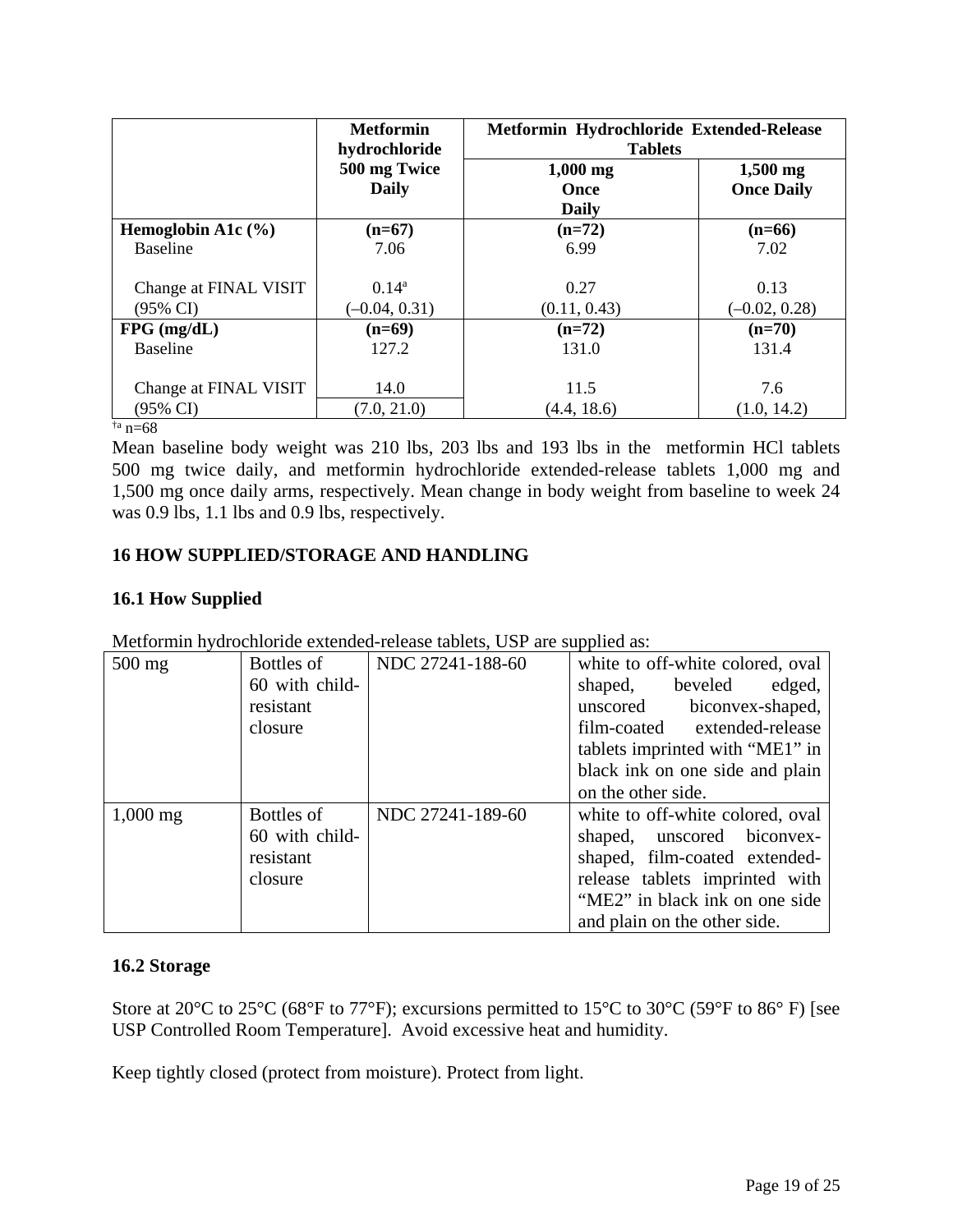## <span id="page-19-0"></span>**17 PATIENT COUNSELING INFORMATION**

Advise the patient to read the FDA-approved patient labeling [\(Patient Information\)](#page-20-0).

### *Lactic Acidosis:*

Explain the risks of lactic acidosis, its symptoms, and conditions that predispose to its development. Advise patients to discontinue metformin hydrochloride extended-release tablets immediately and to promptly notify their healthcare provider if unexplained hyperventilation, myalgias, malaise, unusual somnolence or other nonspecific symptoms occur. Counsel patients against excessive alcohol intake and inform patients about importance of regular testing of renal function while receiving metformin hydrochloride extended-release tablets. Instruct patients to inform their doctor that they are taking metformin hydrochloride extended-release tablets prior to any surgical or radiological procedure, as temporary discontinuation may be required [*see Warnings and Precautions [\(5.1\)](#page-4-0)*]. *Hypoglycemia:* 

Inform patients that hypoglycemia may occur when metformin hydrochloride extended-release tablets are coadministered with oral sulfonylureas and insulin. Explain to patients receiving concomitant therapy the risks of hypoglycemia, its symptoms and treatment, and conditions that predispose to its development [*see Warnings and Precautions [\(5.3\)](#page-6-0)*].

### *Vitamin B12 Deficiency:*

Inform patients about importance of regular hematological parameters while receiving metformin hydrochloride extended-release tablets [*see Warnings and Precautions [\(5.2\)](#page-6-0)*].

### *Females of Reproductive Age:*

Inform females that treatment with metformin hydrochloride extended-release tablets may result in ovulation in some premenopausal anovulatory women which may lead to unintended pregnancy [*see Use in Specific Populations [\(8.3\)](#page-10-0)*].

### *Administration Information:*

Inform patients that metformin hydrochloride extended-release tablets must be swallowed whole and not crushed, cut, or chewed, and that the inactive ingredients may occasionally be eliminated in the feces as a soft mass that may resemble the original tablet.

Marketed by:

**Ajanta Pharma USA Inc.** Bridgewater, NJ 08807.

Made in India.

Revised: 06/2020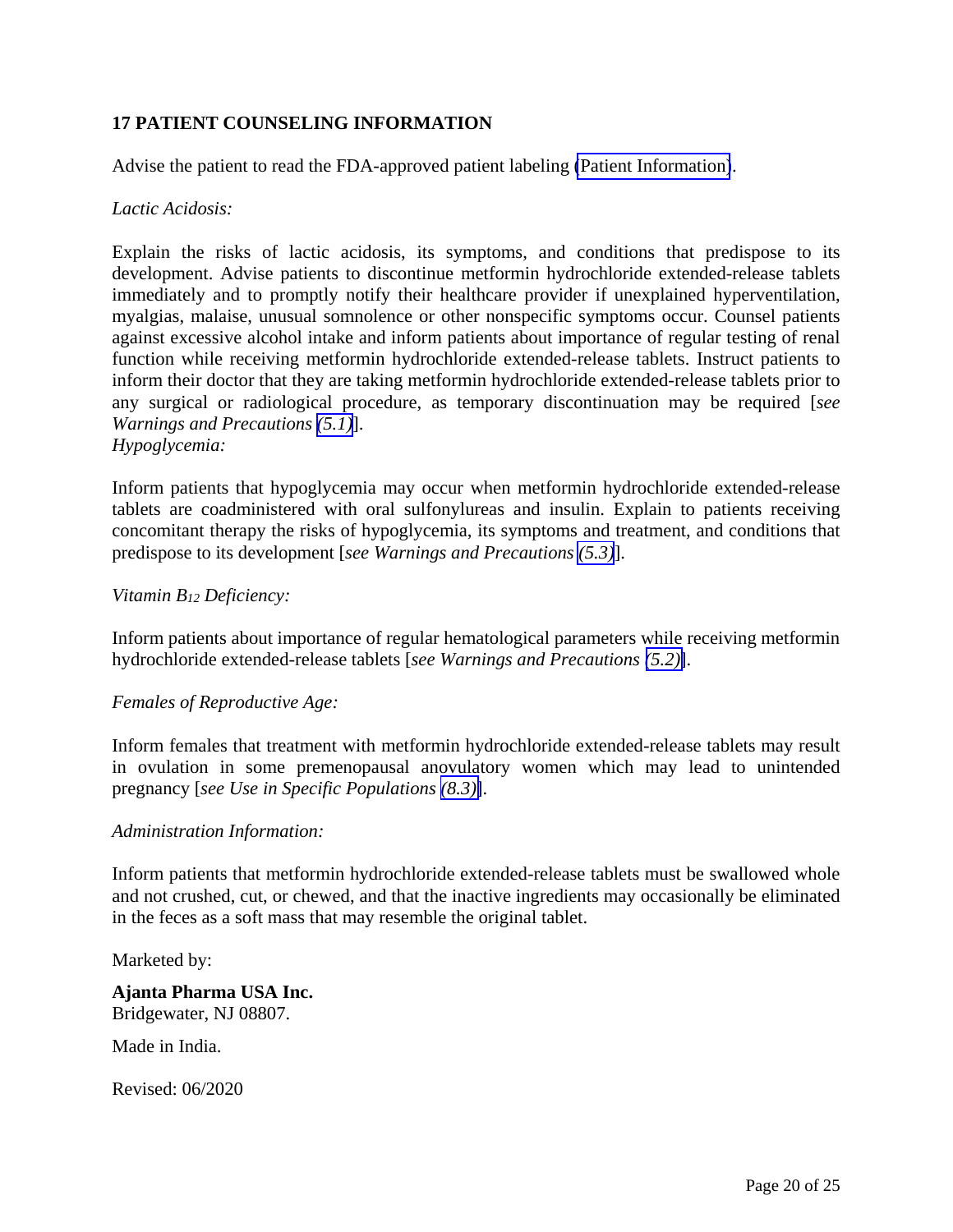## **PATIENT INFORMATION Metformin Hydrochloride (met for' min hye'' droe klor' ide) extended-release tablets, USP**

<span id="page-20-0"></span>**What is the most important information I should know about metformin hydrochloride extended-release tablets?** 

**Metformin hydrochloride extended-release tablets can cause serious side effects including: Lactic Acidosis. Metformin hydrochloride, the medicine in metformin hydrochloride extended-release tablets, can cause a rare, but serious side effect called lactic acidosis (a build-up of lactic acid in the blood) that can cause death. Lactic acidosis is a medical emergency and must be treated in a hospital.**

**Stop taking metformin hydrochloride extended-release tablets and call your healthcare provider right away if you get any of the following symptoms of lactic acidosis:**

- 
- 
- 
- feel very weak and tired have unusual sleepiness or sleep longer than usual
- have unusual (not normal) muscle pain feel cold, especially in your arms and legs
- have trouble breathing feel dizzy or lightheaded
	- have a slow or irregular heartbeat
- have unexplained stomach or intestinal problems with nausea and vomiting, or diarrhea

## **You have a higher chance of getting lactic acidosis if you:**

- have severe kidney problems. See "**Do not take metformin hydrochloride extendedrelease tablets if you:**"
- have liver problems.
- have congestive heart failure that requires treatment with medicines.
- drink a lot of alcohol (very often or short-term "binge" drinking).
- get dehydrated (lose a large amount of body fluids). This can happen if you are sick with a fever, vomiting, or diarrhea. Dehydration can also happen when you sweat a lot with activity or exercise and do not drink enough fluids.
- have certain x-ray tests with injectable dyes or contrast agents.
- have surgery.
- have a heart attack, severe infection, or stroke.
- are 65 years of age or older.

Tell your healthcare provider if you have any of the problems in the list above.

Tell your healthcare provider that you are taking metformin hydrochloride extended-release tablets before you have surgery or x-ray tests. Your healthcare provider may need to stop metformin hydrochloride extended-release tablets for a while if you have surgery or certain x-ray tests).

Metformin hydrochloride extended-release tablets can have other serious side effects. See "**What are the possible side effects of metformin hydrochloride extended-release tablets?**"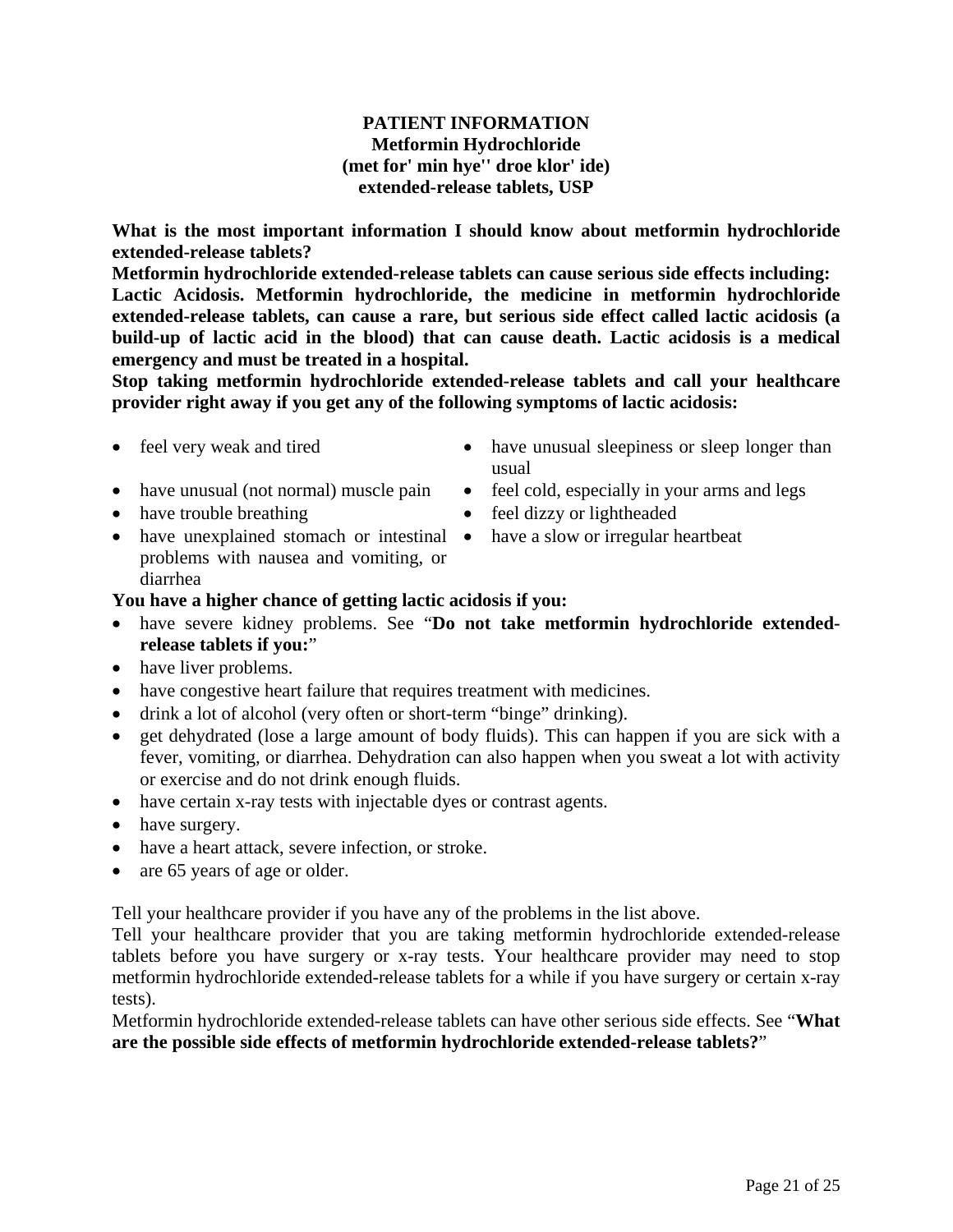## **What are metformin hydrochloride extended-release tablets?**

- Metformin hydrochloride extended-release tablets are prescription medicine that contains metformin hydrochloride. Metformin hydrochloride extended-release tablets is used with diet and exercise to help control high blood sugar (hyperglycemia) in adults with type 2 diabetes.
- It is not known if metformin hydrochloride extended-release tablets is safe and effective in children under 18 years of age.

## **Do not take metformin hydrochloride extended-release tablets if you:**

- have severe kidney problems
- are allergic to metformin hydrochloride or any of the ingredients in metformin hydrochloride extended-release tablets. See the end of this Patient Information leaflet for a complete list of ingredients in metformin hydrochloride extended-release tablets.
- have a condition called metabolic acidosis including diabetic ketoacidosis (high levels of certain acids called "ketones" in your blood or urine).

## **Before taking metformin hydrochloride extended-release tablets, tell your healthcare provider about all your medical conditions, including if you:**

- have a history or risk for diabetic ketoacidosis. See "**Do not take metformin hydrochloride extended-release tablets if you:**"
- have kidney problems.
- have liver problems.
- have heart problems, including congestive heart failure.
- are 65 years of age or older.
- drink alcohol very often or drink a lot of alcohol in short-term "binge" drinking.
- are taking insulin or a sulfonylurea medicine.
- are pregnant or plan to become pregnant. It is not known if metformin hydrochloride extended-release tablets will harm your unborn baby. If you are pregnant, talk with your healthcare provider about the best way to control your blood sugar while you are pregnant.
- are a woman who has not gone through menopause (premenopausal) who does not have periods regularly or at all. Metformin hydrochloride extended-release tablets can cause the release of an egg from an ovary in a woman (ovulation). This can increase your chance of getting pregnant.
- are breastfeeding or plan to breastfeed. Metformin can pass into your breast milk. Talk with your healthcare provider about the best way to feed your baby while you take metformin hydrochloride extended-release tablets.

**Tell your healthcare provider about all the medicines you take,** including prescription and over-the-counter medicines, vitamins, and herbal supplements. Know the medicines you take. Keep a list of them to show your healthcare provider and pharmacist when you get a new medicine.

Metformin hydrochloride extended-release tablets may affect the way other medicines work, and other medicines may affect how metformin hydrochloride extended-release tablets works.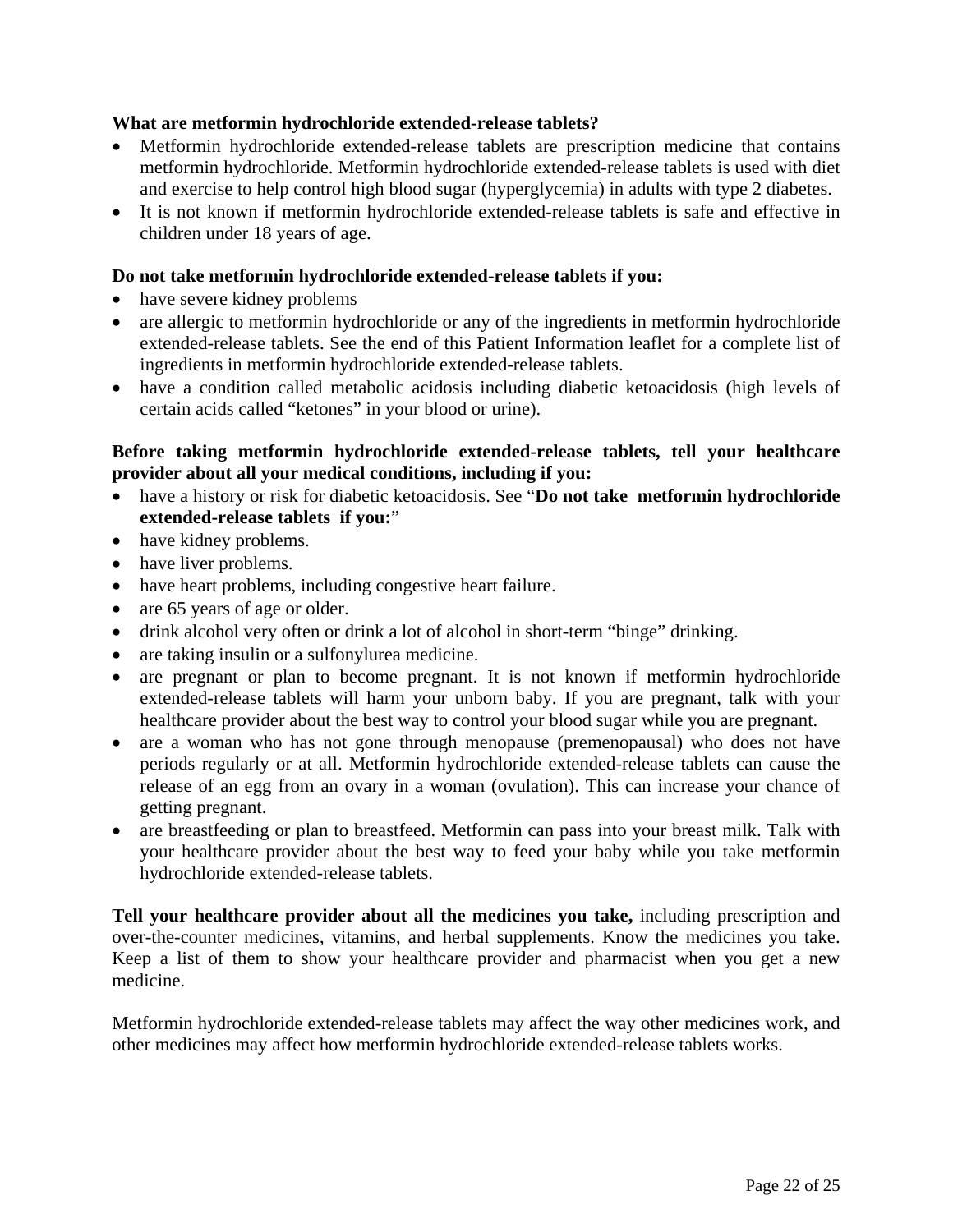## **How should I take metformin hydrochloride extended-release tablets?**

- Take metformin hydrochloride extended-release tablets exactly as your healthcare provider tells you.
- Metformin hydrochloride extended-release tablets should be taken with your evening meals to help decrease an upset stomach.
- Swallow metformin hydrochloride extended-release tablets whole. Do not crush, cut, or chew the tablets.
- You may sometimes pass a soft mass in your stools (bowel movement) that looks like metformin hydrochloride extended-release tablets. This is not harmful and will not affect the way metformin hydrochloride extended-release tablets works.
- When your body is under some types of stress, such as fever, trauma (such as a car accident), infection, or surgery, the amount of diabetes medicine that you need may change. Tell your healthcare provider right away if you have any of these problems.
- Your healthcare provider should do blood tests to check how well your kidneys are working before and during your treatment with metformin hydrochloride extended-release tablets.
- Your healthcare provider will check your diabetes with regular blood tests, including your blood sugar levels and your hemoglobin A1C.
- Low blood sugar (hypoglycemia) can happen more often when metformin hydrochloride extended-release tablets is taken with certain other diabetes medicines. Talk to your healthcare provider about how to prevent, recognize and manage low blood sugar. See "**What are the possible side effects of metformin hydrochloride extendedrelease tablets?**"
- Check your blood sugar as your healthcare provider tells you to.
- Stay on your prescribed diet and exercise program while taking metformin hydrochloride extended-release tablets.
- If you take too much metformin hydrochloride extended-release tablets, call your healthcare provider or go to the nearest hospital emergency room right away.

### **What should I avoid while taking metformin hydrochloride extended-release tablets?**

Do not drink a lot of alcoholic drinks while taking metformin hydrochloride extended-release tablets. This means you should not binge drink for short periods, and you should not drink a lot of alcohol on a regular basis. Alcohol can increase the chance of getting lactic acidosis.

## **What are the possible side effects of metformin hydrochloride extended-release tablets? Metformin hydrochloride extended-release tablets may cause serious side effects, including:**

- See **"What is the most important information I should know about metformin hydrochloride extended-release tablets?"**
- Low vitamin B<sub>12</sub> (vitamin B<sub>12</sub> deficiency). Using metformin hydrochloride extended-release tablets may cause a decrease in the amount of vitamin  $B_{12}$  in your blood, especially if you have had low vitamin B12 levels before. Your healthcare provider may do blood tests to check your vitamin B12 levels.
- **Low blood sugar (hypoglycemia).** If you take metformin hydrochloride extended-release tablets with another medicine that can cause low blood sugar, such as a sulfonylurea or insulin, your risk of getting low blood sugar is higher. The dose of your sulfonylurea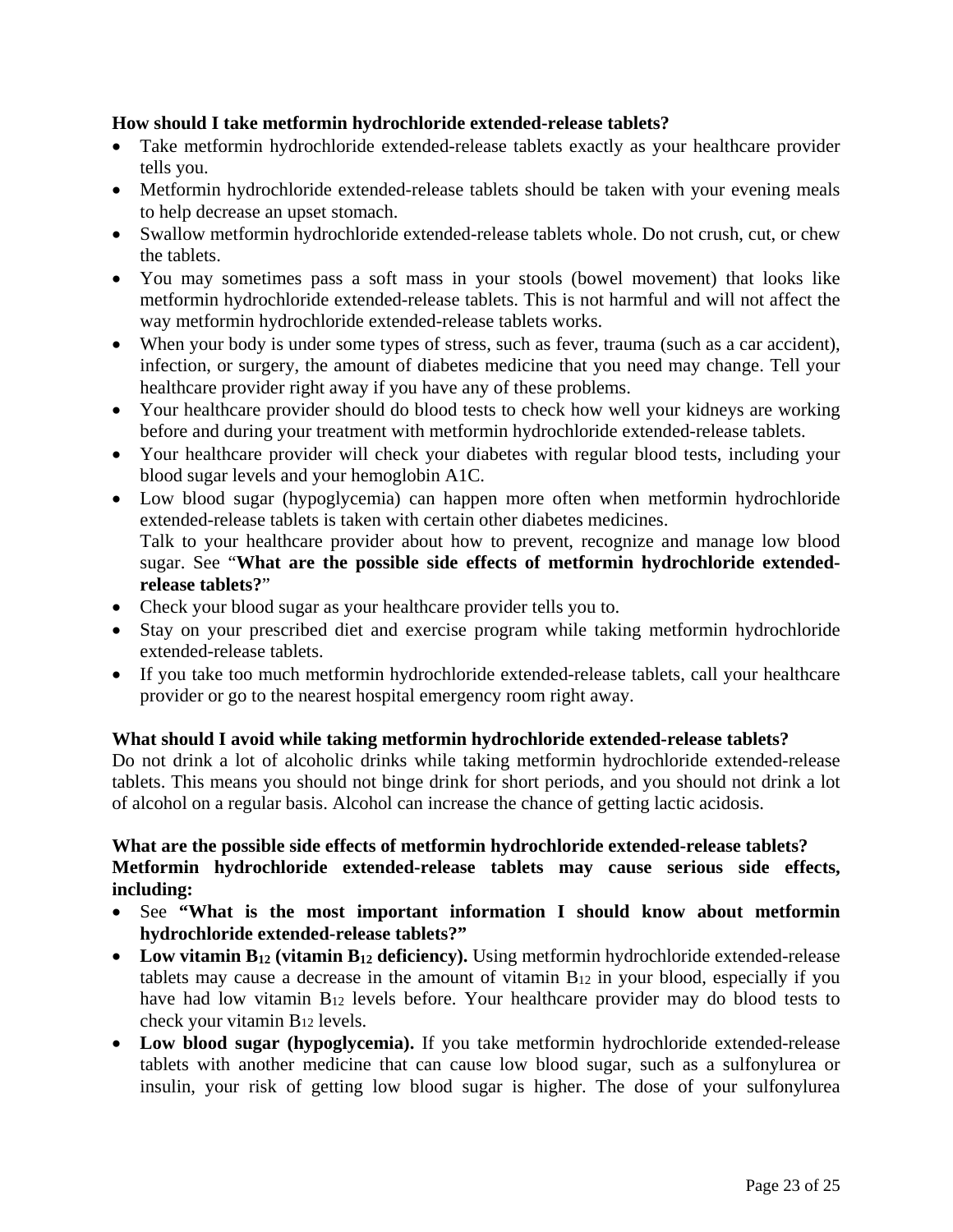medicine or insulin may need to be lowered while you take metformin hydrochloride extended-release tablets. Signs and symptoms of low blood sugar may include:

o headache o hunger o dizziness o dizziness o dizziness o dizziness o dizziness o dizziness o dizziness o dizziness o dizziness o dizziness o dizziness o dizziness o dizziness o dizziness o dizziness o dizziness o dizzines  $\circ$  fast heartbeat  $\circ$  confusion o weakness<br>o irritability o shaking or feeling jittery

Common side effects of metformin hydrochloride extended-release tablets include:

- diarrhea stomach-area (abdominal) pain and swelling
- nausea and vomiting headache
- 
- gassiness (flatulence) taste disturbance (unpleasant metallic taste)
- indigestion

These are not all the possible side effects of metformin hydrochloride extended-release tablets.

Call your doctor for medical advice about side effects. You may report side effects to FDA at 1- 800-FDA-1088.

#### **How should I store metformin hydrochloride extended-release tablets?**

Metformin hydrochloride extended-release tablets comes in a child-resistant package. Store metformin hydrochloride extended-release tablets at room temperature between 68°F to 77°F (20°C to 25°C). See insert.

Keep bottle tightly closed between each use to protect the metformin hydrochloride extendedrelease tablets from moisture. Protect from light.

### **Keep metformin hydrochloride extended-release tablets and all medicines out of the reach of children.**

#### **General information about the safe and effective use of metformin hydrochloride extendedrelease tablets**

Medicines are sometimes prescribed for purposes other than those listed in a Patient Information leaflet. Do not use metformin hydrochloride extended-release tablets for a condition for which it was not prescribed. Do not give metformin hydrochloride extended-release tablets to other people, even if they have the same symptoms that you have. It may harm them.

You can ask your pharmacist or healthcare provider for information about metformin hydrochloride extended-release tablets that is written for health professionals.

#### **What are the ingredients in metformin hydrochloride extended-release tablets? Active ingredients**: metformin hydrochloride.

**Inactive ingredients**: hypromellose, magnesium stearate, polyethylene glycols (PEG 400), povidone, pregelatinized starch, ethyl cellulose. Imprinting ink contains: shellac, ferrosoferric oxide, propylene glycol and ammonium hydroxide.